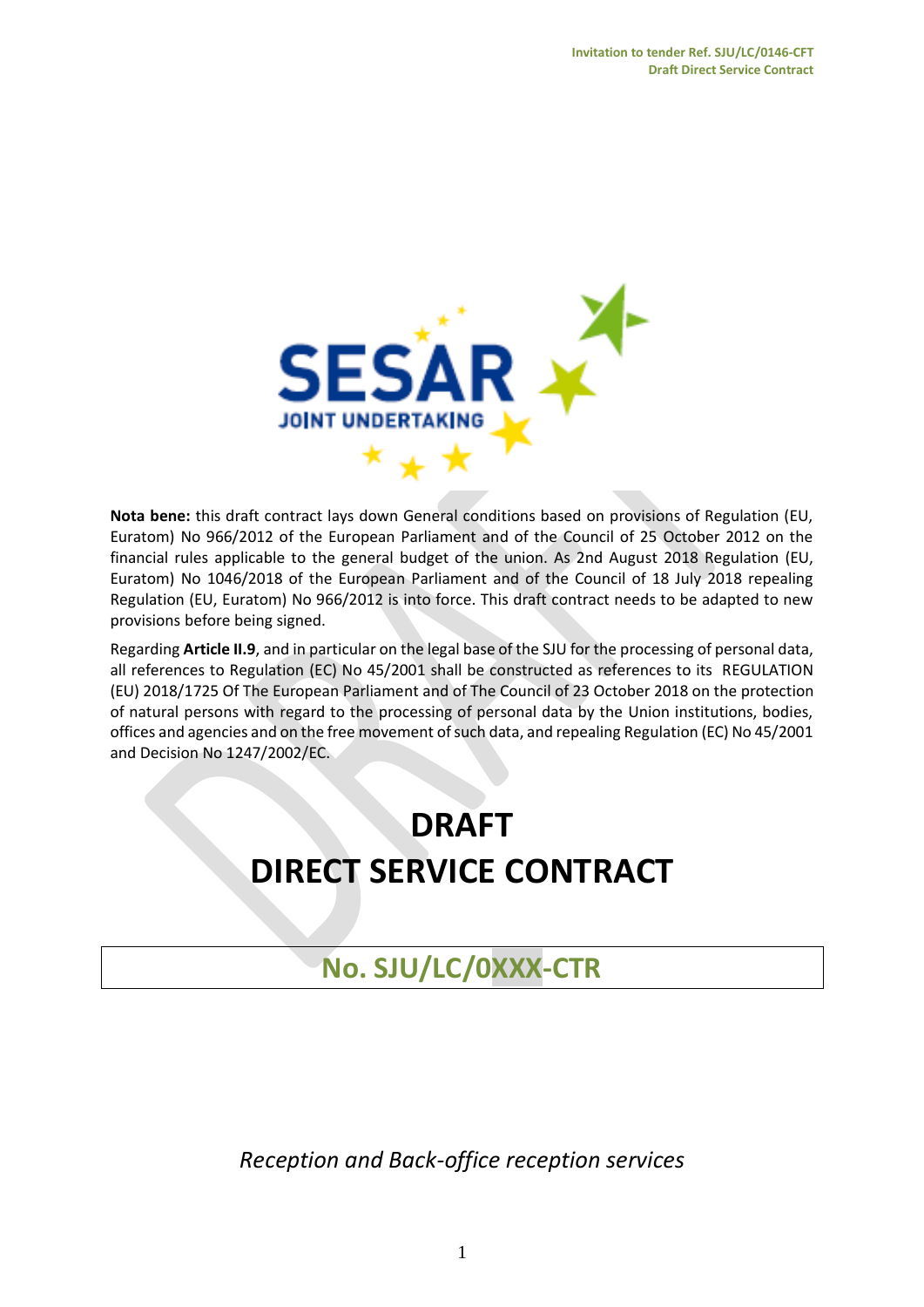**Invitation to tender Ref. SJU/LC/0146-CFT Draft Direct Service Contract**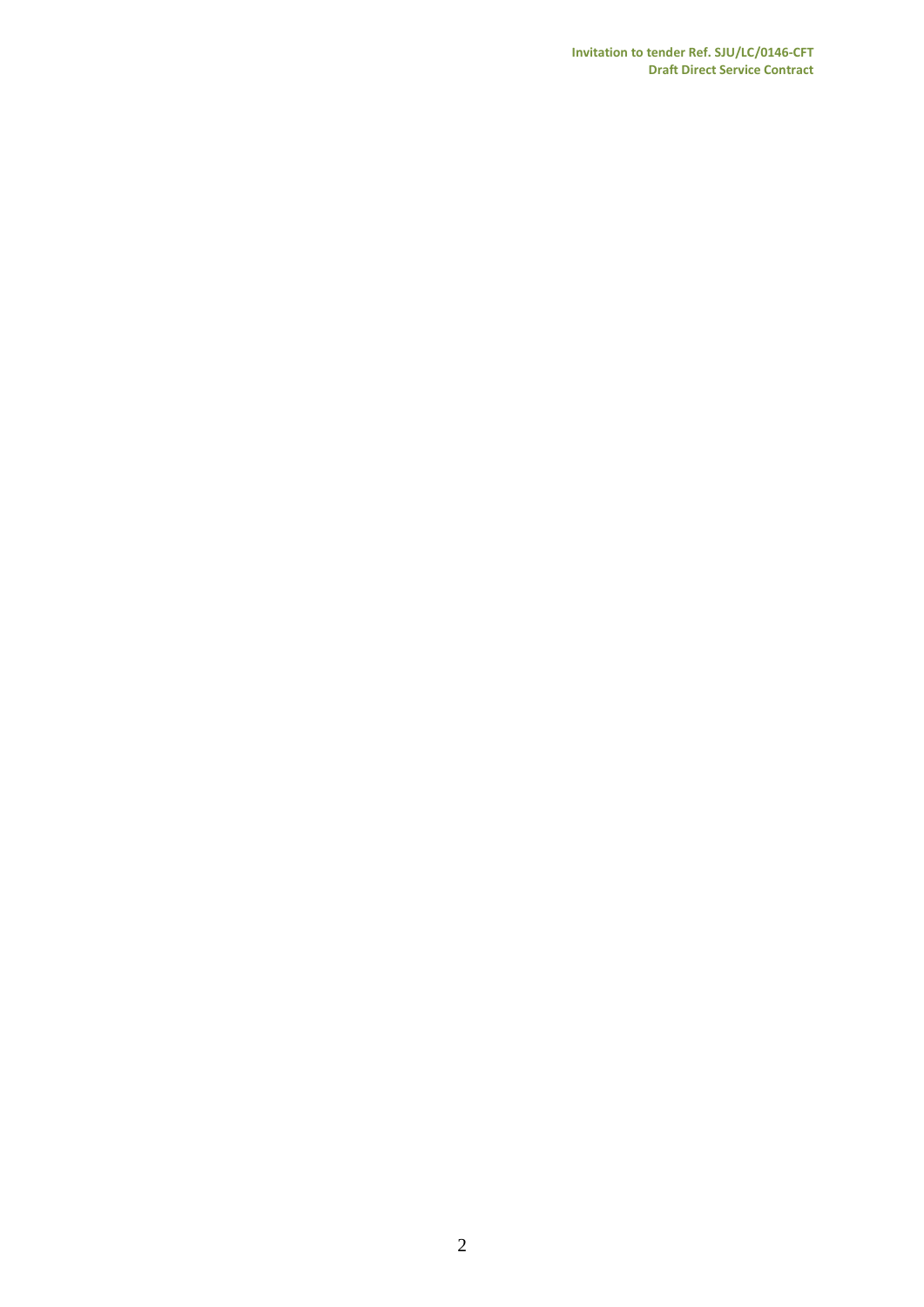1. The **SESAR JOINT UNDERTAKING** (hereinafter referred to as "**SJU**"), a joint undertaking within the meaning of Article 187 of the Treaty on the Functioning of the European Union ("Union"), set up by Council Regulation (EC) No 219/2007 of 27 February 2007 on the establishment of a Joint Undertaking to develop the new generation European air traffic management system (SESAR), as amended by Council Regulation (EC) 1361/2008 of 16 December 2008, and further amended by Council Regulation (EU) No 721/2014 of 16 June 2014

Located at 100 Avenue de Cortenbergh, 1000 - Brussels, Belgium,

Represented for the purpose of signing this contract by Mr Florian Guillermet, its Executive Director,

on the one part and

2. [*Full official name*]

[*Official legal form*]

**[***Statutory registration number or ID or passport number***]**

[*Full official address*]

[*VAT registration number*]

('the contractor'), represented for the purposes of the signature of this contract by [*forename, surname, function of legal representative and name of company in the case of a joint tender*],

on the other part,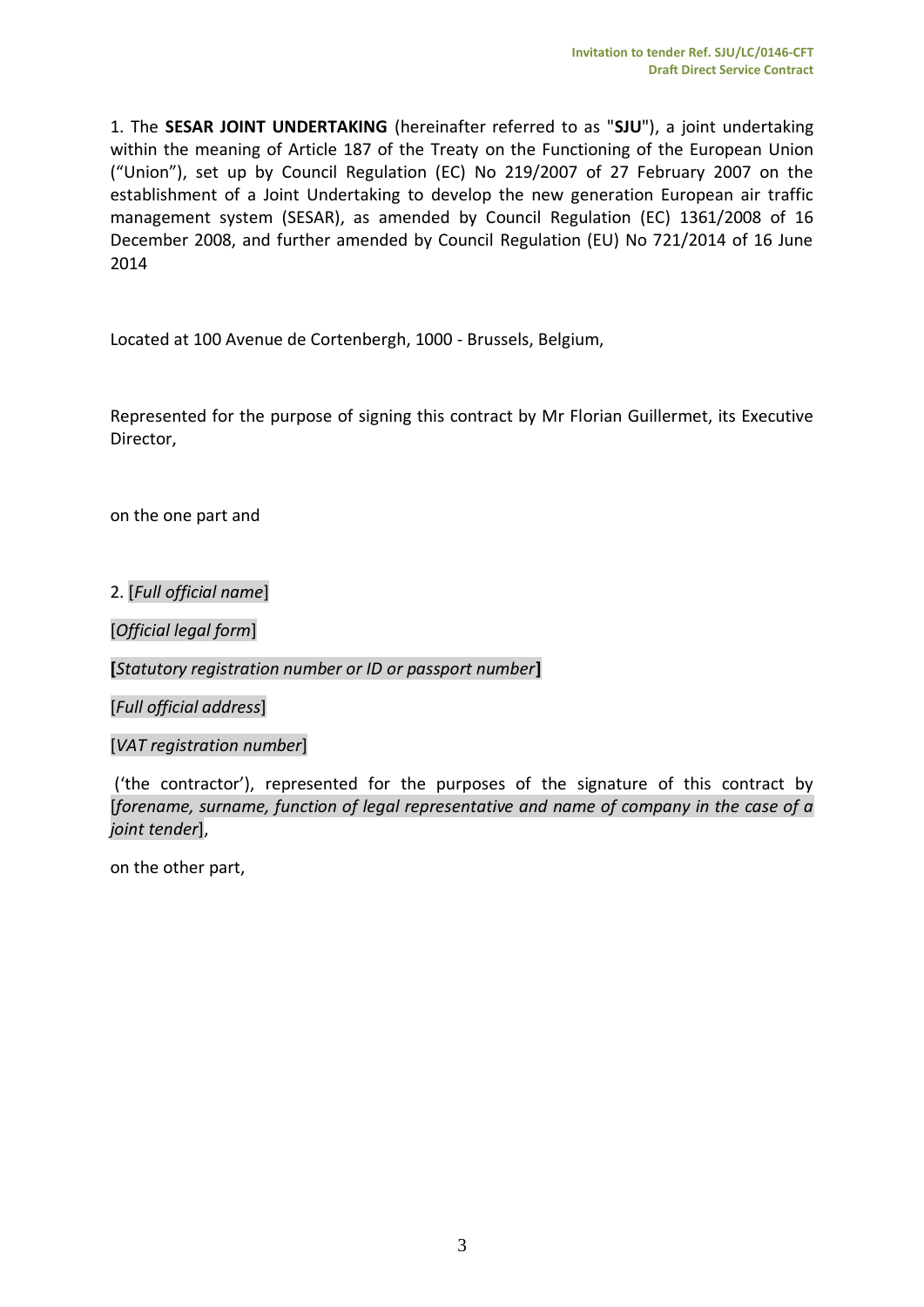#### HAVE AGREED

to the **special conditions,** the **general conditions for service contracts** and the following annexes:

- **Annex I –** Tender specifications (reference No [*complete*] of [*insert date*]*)*
- **Annex II** Contractor's tender (reference No [*complete*] of [*insert date*])

#### [*Insert other annexes*]

which form an integral part of this contract ('the contract').

This contract sets out the obligations of the parties during and after the duration of this contract.

All documents issued by the contractor (end-user agreements, general terms and conditions, etc.) except its tender are held inapplicable, unless explicitly mentioned in the special conditions of this contract. In all circumstances, in the event of contradiction between this contract and documents issued by the contractor, this contract prevails, regardless of any provision to the contrary in the contractor's documents.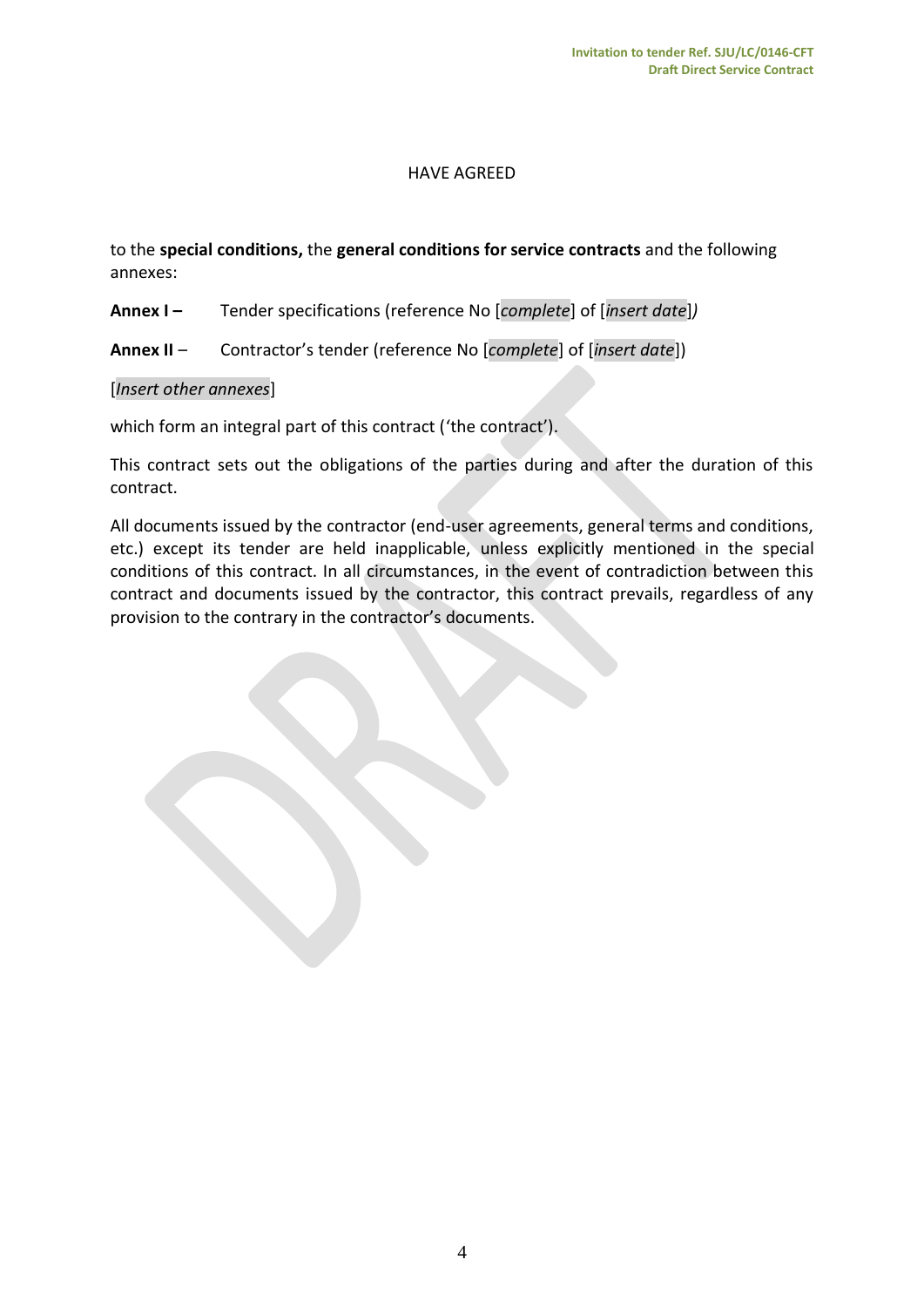## **TABLE OF CONTENTS**

| 1.13. Service provided on the premises of the contracting authority 11 |  |
|------------------------------------------------------------------------|--|
|                                                                        |  |
|                                                                        |  |
| II.2. Roles and responsibilities in the event of a joint tender  15    |  |
|                                                                        |  |
|                                                                        |  |
|                                                                        |  |
|                                                                        |  |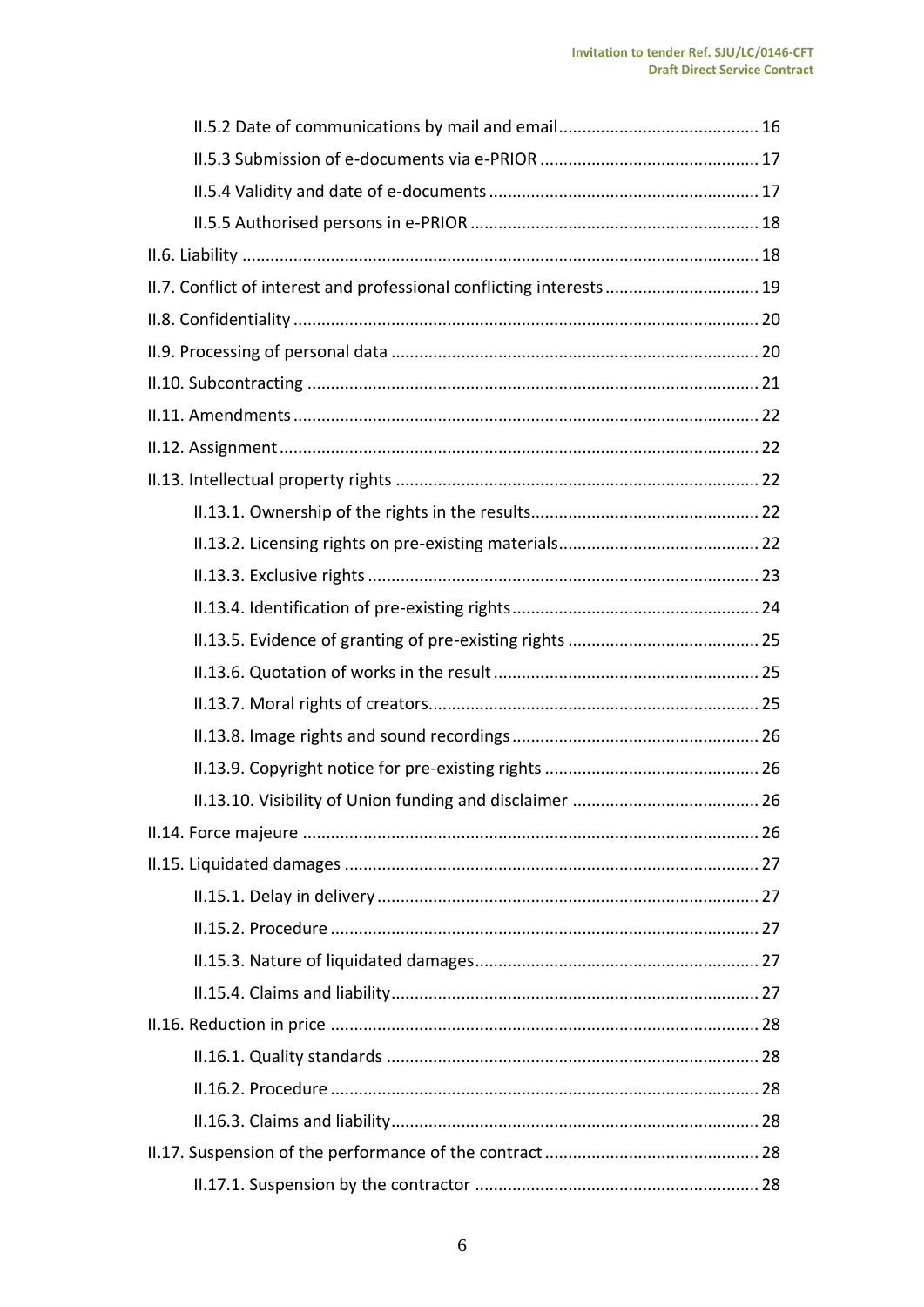| II.18.1. Grounds for termination by the contracting authority 29      |  |
|-----------------------------------------------------------------------|--|
|                                                                       |  |
|                                                                       |  |
|                                                                       |  |
|                                                                       |  |
|                                                                       |  |
|                                                                       |  |
|                                                                       |  |
|                                                                       |  |
|                                                                       |  |
|                                                                       |  |
|                                                                       |  |
|                                                                       |  |
| II.21.5. Pre-financing, performance and money retention guarantees 33 |  |
| II.21.6. Interim payments and payment of the balance 33               |  |
|                                                                       |  |
|                                                                       |  |
|                                                                       |  |
|                                                                       |  |
|                                                                       |  |
|                                                                       |  |
|                                                                       |  |
|                                                                       |  |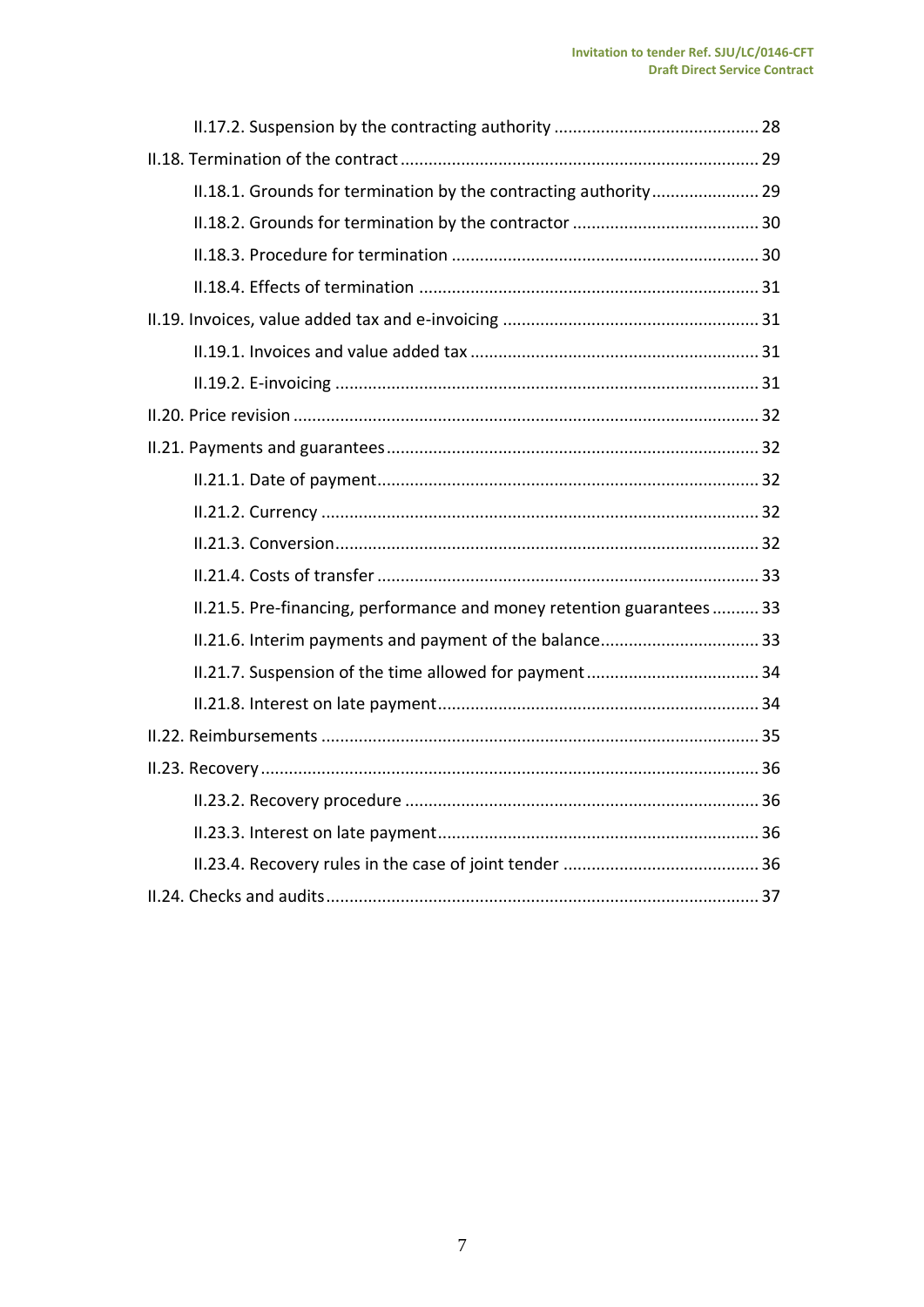## **I. SPECIAL CONDITIONS**

## **I.1. ORDER OF PRIORITY OF PROVISIONS**

If there is any conflict between different provisions in this contract, the following rules must be applied:

- (a) The provisions set out in the special conditions take precedence over those in the other parts of the contract.
- (b) The provisions set out in the general conditions take precedence over those in the other annexes.
- (c) The provisions set out in the tender specifications (Annex I) take precedence over those in the tender (Annex II).

## **I.2. SUBJECT MATTER**

The subject matter of the contract is the provision of the reception and back-office reception services.

## **I.3. ENTRY INTO FORCE AND DURATION**

- **I.3.1** The contract enters into force on the date on 1<sup>st</sup> June 2019 if both parties have already signed it.
- **I.3.2** The performance of the contract cannot start before its entry into force.
- **I.3.3** The duration of the performance of the contract must not exceed 12 (twelve) months.
- **I.3.4** *Not applicable*

**I.3.5** The contract is renewed automatically three times for 12 (twelve) months each, unless one of the parties receives *formal notification* to the contrary at least three months before the end of the ongoing duration. Renewal does not change or postpone any existing obligations.

## **I.4. PRICE**

## **I.4.1. Price of the contract and maximum amount**

The price payable under this contract including any possible renewals is EUR 580.000,00 [five hundred and eighty thousand euro].

This amount includes EUR 575.000,00 [five hundred seventy five thousand euro] for standard contractual obligations and 5.000 EUR (five thousand euro) for exceptional support described under Section 2.4.1 of the tender specifications.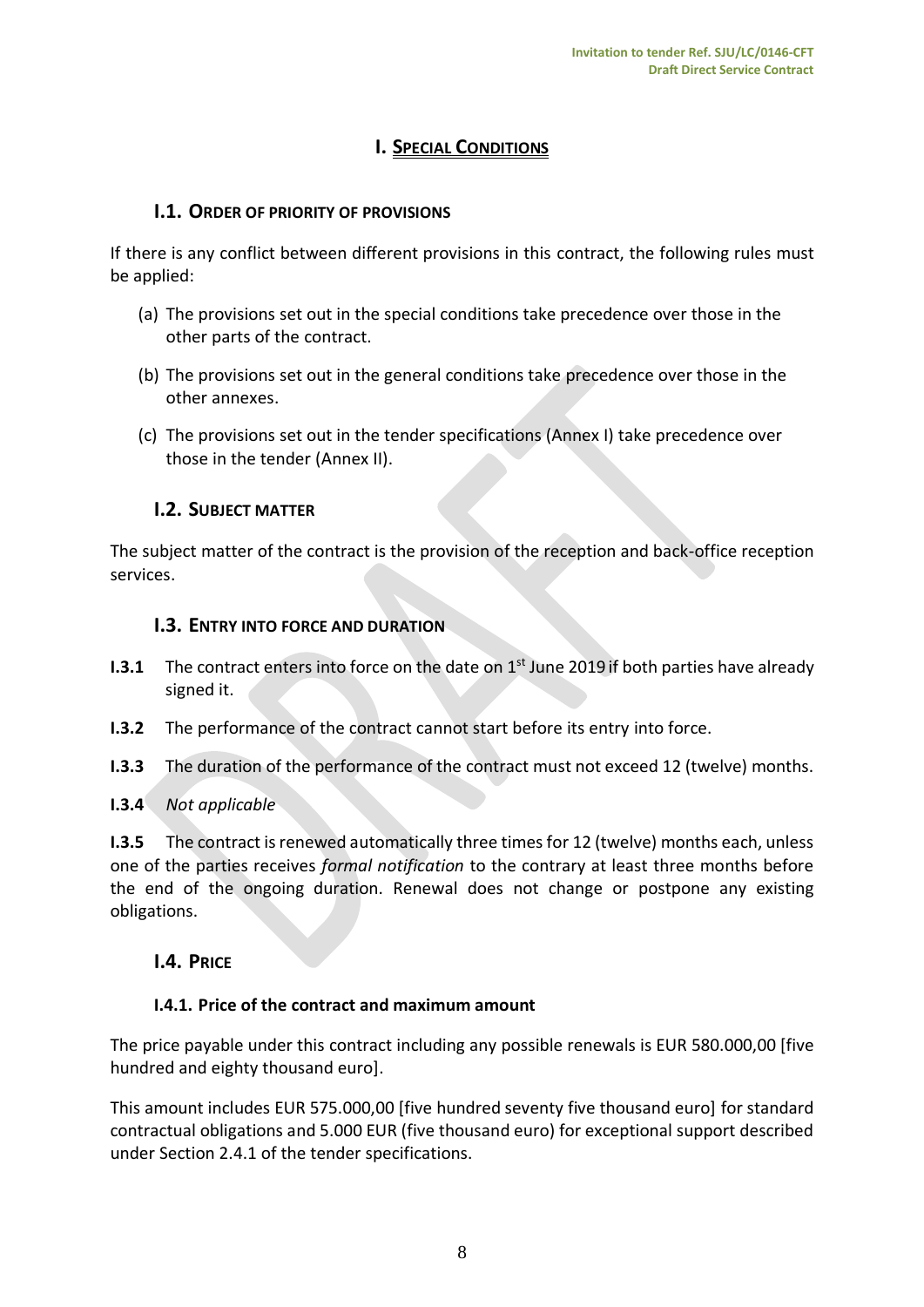#### **Price revision index**

Price revision is not applicable to this contract.

#### **I.4.2. Reimbursement of expenses**

Reimbursement of expenses is not applicable to this contract.

## **I.5. PAYMENT ARRANGEMENTS**

## **I.5.1. Pre-financing**

Pre-financing is not applicable to this contract.

#### **I.5.2. Monthly payments**

1. The contractor (or leader in the case of a joint tender) may claim a monthly **interim payment** equal to price of the services performed in the invoiced month. Article II.21.6 shall apply.

2. General payment conditions set forth in Article I.5.4 shall apply.

## **I.5.3. Payment of the balance**

Payment of the balance is not applicable to this contract. All payments shall be done as monthly payments in accordance with Art. I.5.2 based on the services actually performed.

## **I.5.4. General payment conditions**

1. The contractor (or leader in the case of a joint tender) must send an invoice to the following e-mail address: e-invoices@sesarju.eu for payment of the balance due under the contract, as provided for in the tender specifications and accompanied by the following:

(a) a monthly report (report summarizing the services actually performed);

2. The contracting authority must approve the submitted documents or deliverables and pay within 30 days from receipt of the invoice.

3. If the contracting authority has observations to make, it must send them to the contractor (or leader in the case of a joint tender) and suspend the time limit for payment in accordance with Article II.21.7.

The contractor (or leader in the case of a joint tender) has 10 days to submit additional information or corrections or a new version of the documents if the contracting authority requires it.

4. The contracting authority must give its approval and pay within the remainder of the timelimit indicated in point (2.) unless it rejects partially or fully the submitted documents.

\*\*\*

*[Option: for contractors for which VAT is due in Belgium]*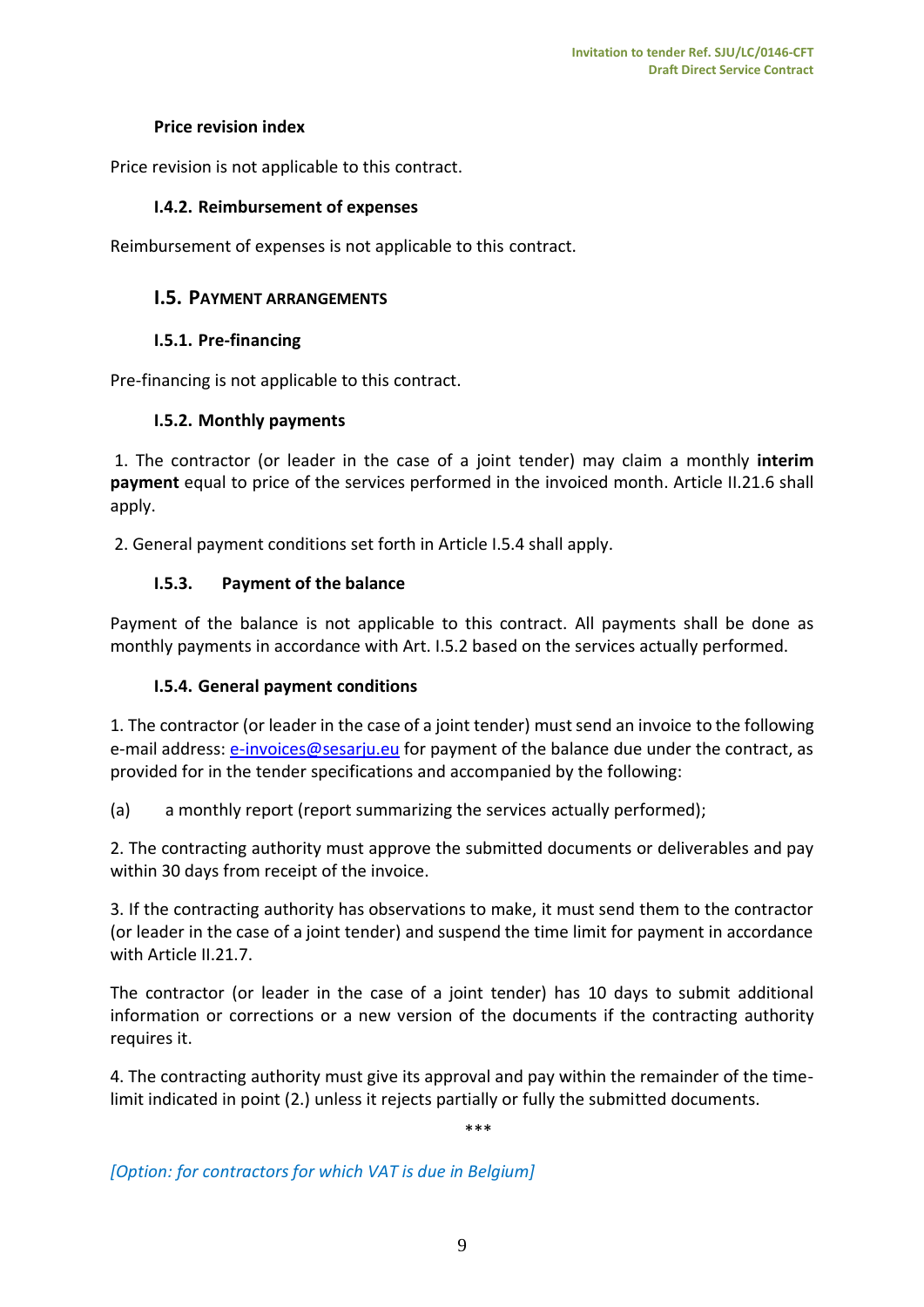[In Belgium, use of this contract constitutes a request for VAT exemption No 450, Article 42, paragraph 3.3 of the VAT code (circular 2/1978), provided the invoice includes the statement: 'Exonération de la TVA, Article 42, paragraphe 3.3 du code de la TVA (circulaire 2/1978)'.]

## *[Option: for contractors for which VAT is due in Luxembourg]*

[In Luxembourg, the contractor must include the following statement in the invoices: "Commande destinée à l'usage officiel de l'Union européenne. Exonération de la TVA Article 43 § 1 k 2ème tiret de la loi modifiée du 12.02.79. 'In the case of intra-Community purchases, the statement to be included in the invoices is: "For the official use of the European Union. VAT Exemption / European Union/ Article 151 of Council Directive 2006/112/EC.']

## **I.6. GUARANTEES**

Guarantees are not applicable to this contract.

## **I.6.1. Performance guarantee**

Performance guarantee is not applicable to this contract.

## **I.6.2. Retention money guarantee**

Retention money guarantee is not applicable to this contract.

## **I.7. BANK ACCOUNT**

Payments must be made to the contractor's (or leader's in the case of a joint tender) bank account denominated in euro, identified as follows:

Name of bank:

Full address of branch:

Exact denomination of account holder:

Full account number including bank codes:

[IBAN<sup>1</sup> code:]

## **I.8. COMMUNICATION DETAILS**

For the purpose of this contract, communications must be sent to the following addresses:

SJU:

 $\overline{a}$ 

SESAR Joint Undertaking 100, Avenue Cortenbergh BE-1000 Brussels Belgium

 $1$  BIC or SWIFT code for countries with no IBAN code.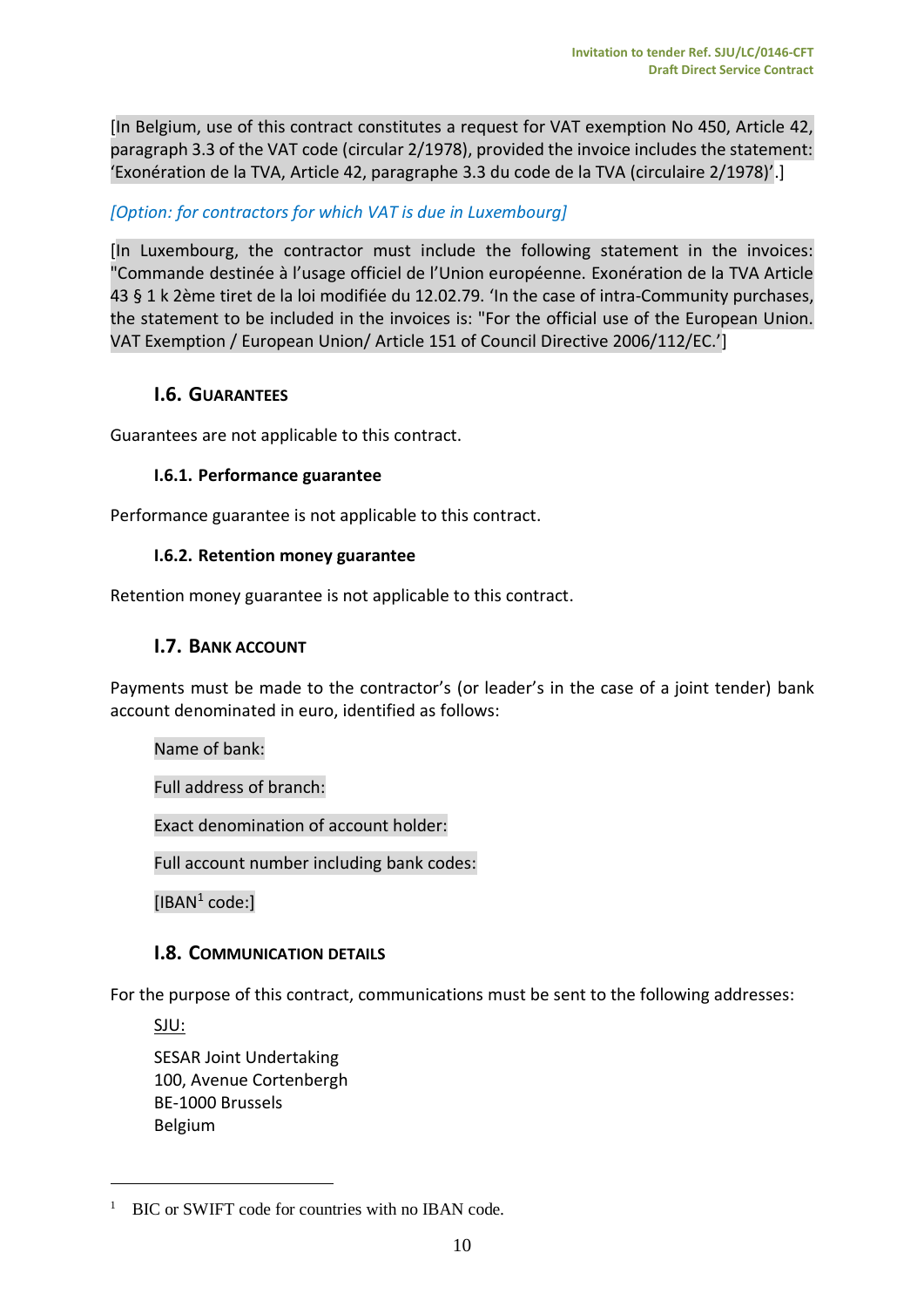Administrative, contractual and legal matters:

Mrs Vicência da Silva Head of Legal & Procurement Sector Tel.: 02 507 80 66 FAX No. 02 507 80 01 E. mail: Procurement@sesarju.eu

Technical matters:

Mrs Maria Kkamari Tel.: 02 507 80 87 E. mail: Facility@sesarju.eu; Maria.Kkamari@sesarju.eu

#### **I.9. DATA CONTROLLER**

For the purpose of Article II.9, the data controller is SESAR Joint Undertaking.

## **I.10. EXPLOITATION OF THE RESULTS OF THE CONTRACT**

This clause is not applicable to this contract.

#### **I.11. TERMINATION BY EITHER PARTY**

Either party may, terminate the contract by sending formal notification to the other party with two month written notice.

If the contract is terminated:

(a) neither party is entitled to compensation;

(b) the contractor is entitled to payment only for the services provided before termination takes effect.

The second, third and fourth paragraphs of Article II.18.4 apply.

#### **I.12. APPLICABLE LAW AND SETTLEMENT OF DISPUTES**

- **I.12.1.** The contract is governed by Union law, complemented, where necessary, by the law of Belgium.
- **I.12.2.** The courts of Belgium have exclusive jurisdiction over any dispute regarding the interpretation, application or validity of the contract.

#### **I.13. SERVICE PROVIDED ON THE PREMISES OF THE CONTRACTING AUTHORITY**

Since it is and as long as it is necessary for performance of the contract, the contracting authority will give the personnel of the contractor access to its premises by means of an access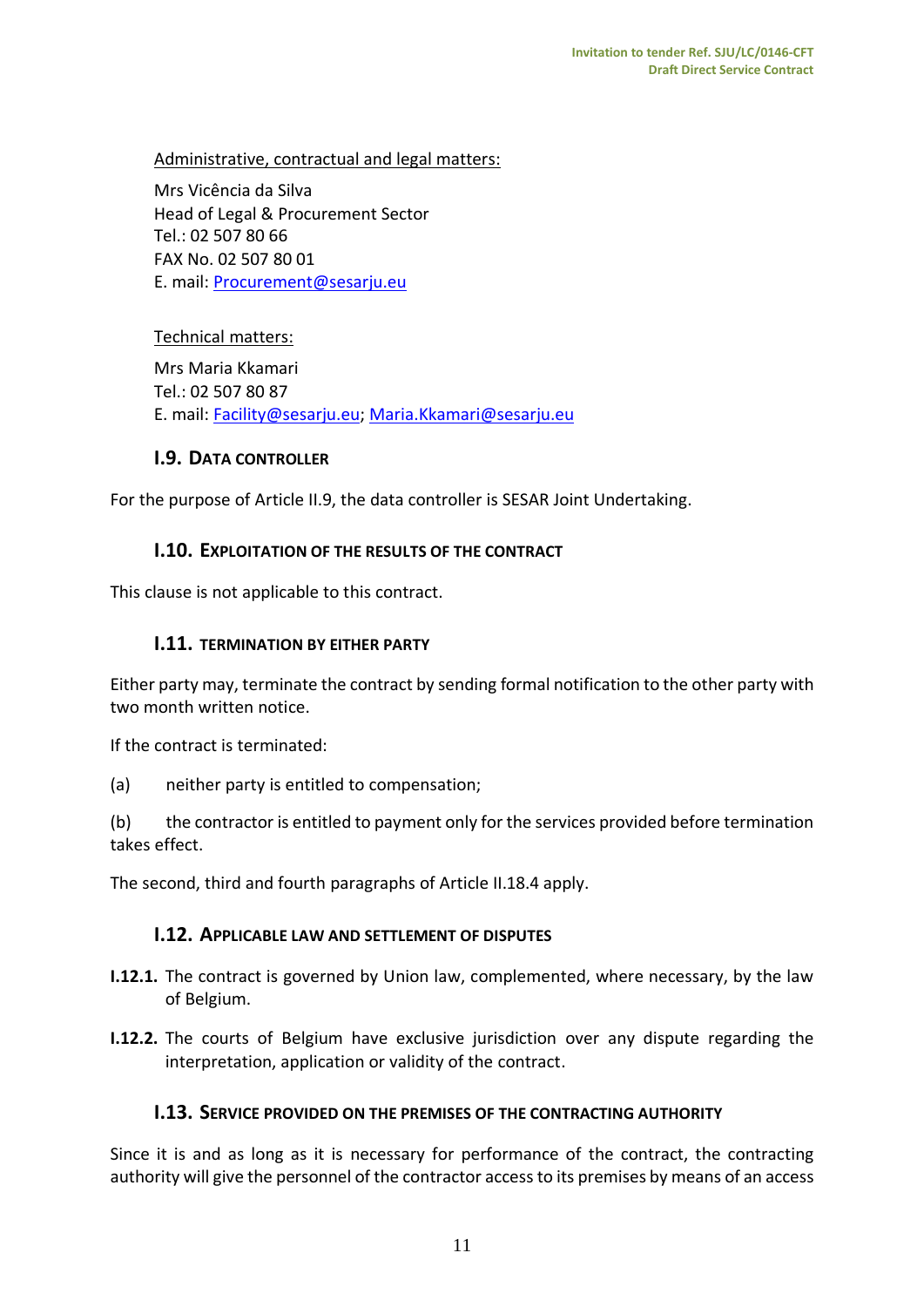card. The access card remains the property of the SESAR JU and must be returned to the SESAR JU upon request, upon expiry or in cases where the application conditions are no longer met.

If the access card is not returned on the day it expires, the contracting authority may claim liquidated damages of 100 EUR for each day of delay up to a maximum of EUR 1000. This represents a reasonable estimate of fair compensation for the damage incurred.

#### **SIGNATURES**

For the contractor,

For the SJU,

[*Company name/forename/surname/position*] Florian Guillermet, Executive Director

Signature: \_\_\_\_\_\_\_\_\_\_\_\_\_\_\_\_\_\_\_\_\_\_\_ Signature:

Done at [*place],* [date] Done at Brussels, [date]

In duplicate in English.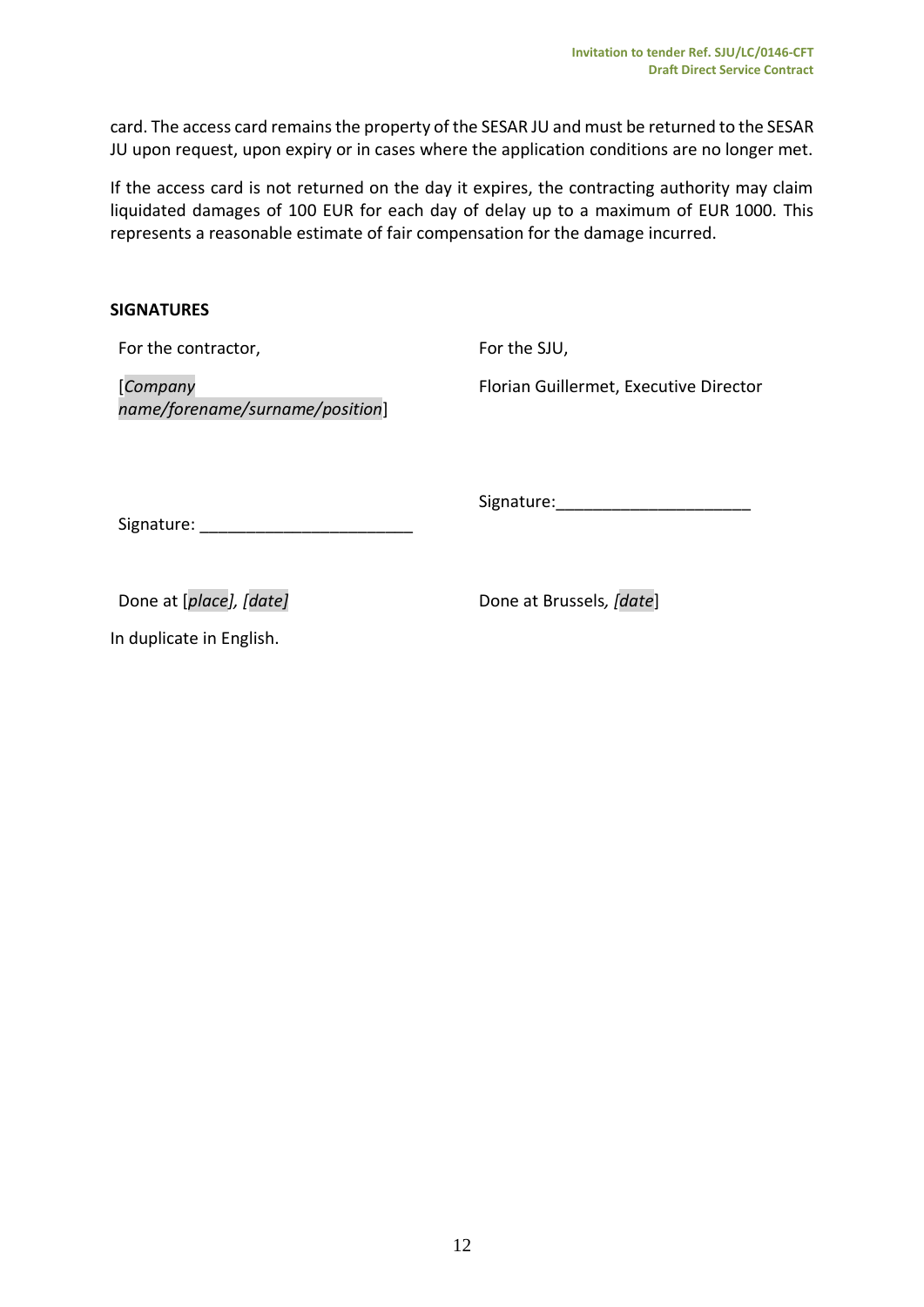## **II. GENERAL CONDITIONS FOR THE SERVICE CONTRACT**

## **II.1. DEFINITIONS**

For the purpose of this contract, the following definitions (indicated in *italics* in the text) apply:

**'Back office'**: the internal system(s) used by the parties to process electronic invoices;

**'Confidential information or document'**: any information or document received by either party from the other or accessed by either party in the context of the *performance of the contract,* that any of the parties has identified in writing as confidential. It may not include information that is publicly available;

**'Conflict of interest'**: a situation where the impartial and objective *performance of the contract* by the contractor is compromised for reasons involving family, emotional life, political or national affinity, economic interest, or any other shared interest with the contracting authority or any third party related to the subject matter of the contract;

**'Creator'**: means any natural person who contributes to the production of the *result*;

**'EDI message'** (electronic data interchange): a message created and exchanged through the electronic transfer, from computer to computer, of commercial and administrative data using an agreed standard;

**'e-PRIOR'**: the service-oriented communication platform that provides a series of web services and allows the exchange of standardised electronic messages and documents between the parties. This is done either through web services, with a machine-to-machine connection between the parties' *back office* systems (*EDI messages*), or through a web application (the s*upplier portal*). The Platform may be used to exchange electronic documents (e-documents) such as electronic requests for services, electronic specific contracts, and electronic acceptance of services or electronic invoices between the parties. Technical specifications (i.e. the *interface control document*), details on access and user manuals are available at the following website:

http://ec.europa.eu/dgs/informatics/supplier\_portal/documentation/documentation\_en.ht m

**'Force majeure'**: any unforeseeable, exceptional situation or event beyond the control of the parties that prevents either of them from fulfilling any of their obligations under the contract. The situation or event must not be attributable to error or negligence on the part of the parties or on the part of the subcontractors and must prove to be inevitable despite their exercising due diligence. Defaults of service, defects in equipment or material or delays in making them available, labour disputes, strikes and financial difficulties may not be invoked as *force majeure*, unless they stem directly from a relevant case of *force majeure*;

**'Formal notification'** (or 'formally notify'): form of communication between the parties made in writing by mail or email, which provides the sender with compelling evidence that the message was delivered to the specified recipient;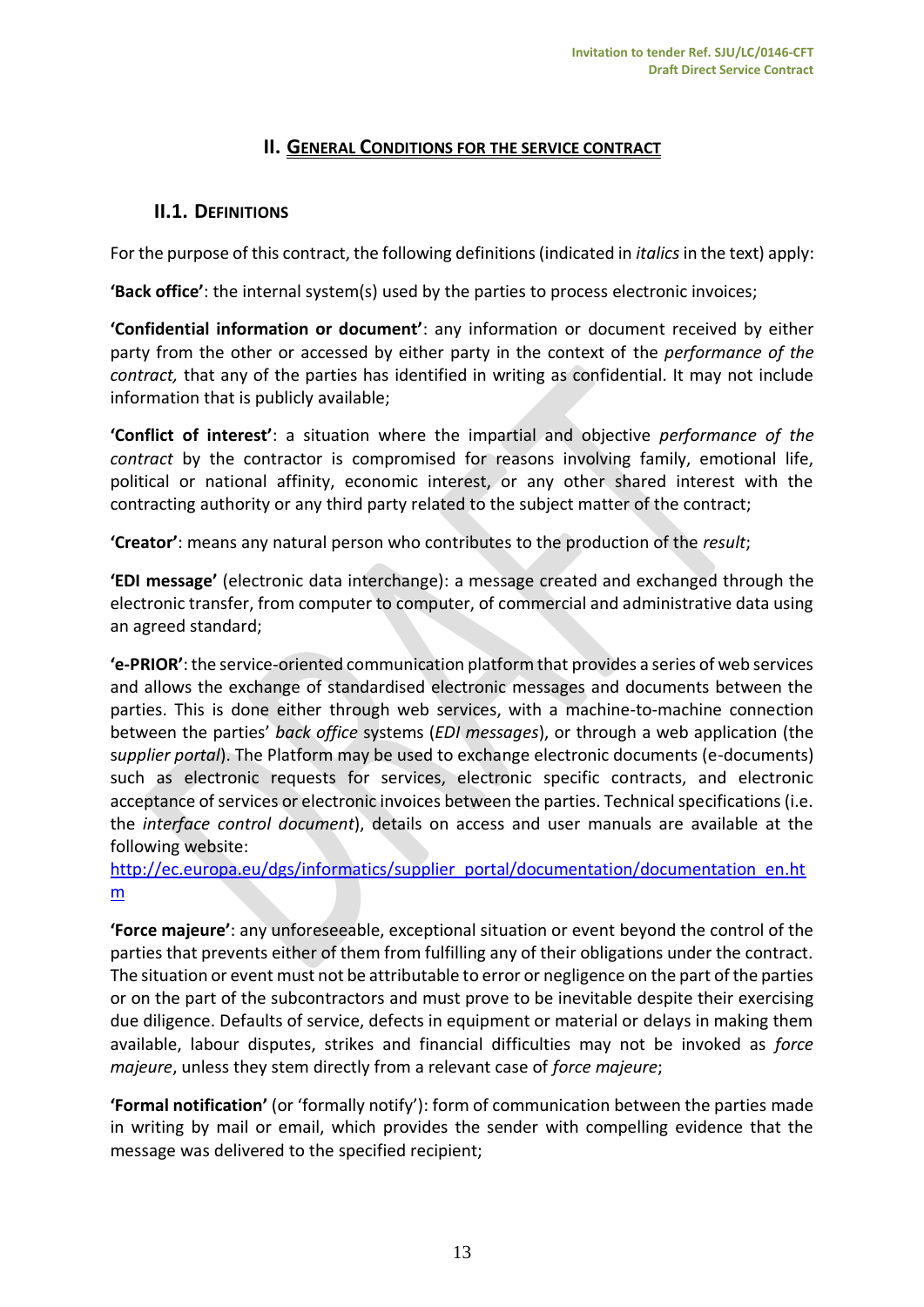**'Fraud':** any intentional act or omission affecting the Union's financial interests relating to the use or presentation of false, incorrect or incomplete statements or documents or to nondisclosure of information in violation of a specific obligation;

**'Interface control document'**: the guideline document which lays down the technical specifications, message standards, security standards, checks of syntax and semantics, etc. to facilitate machine-to-machine connection. This document is updated on a regular basis;

**'Irregularity'**: any infringement of a provision of Union law resulting from an act or omission by an economic operator, which has, or would have, the effect of prejudicing the Union's budget.

**'Notification'** (or 'notify'): form of communication between the parties made in writing including by electronic means;

**'Performance of the contract'**: the execution of tasks and delivery of the purchased services by the contractor to the contracting authority;

**'Personnel'**: persons employed directly or indirectly or contracted by the contractor to perform the contract;

**'Pre-existing material'**: any material, document, technology or know-how which exists prior to the contractor using it for the production of a *result* in the *performance of the contract*;

**'Pre-existing right'**: any industrial and intellectual property right on *pre-existing material*; it may consist in a right of ownership, a licence right and/or right of use belonging to the contractor, the *creator*, the contracting authority as well as to any other third parties;

**'Professional conflicting interest'**: a situation in which the contractor's previous or ongoing professional activities affect its capacity to perform the contract to an appropriate quality standard.

**'Related person'**: any person who has the power to represent the contractor or to take decisions on its behalf;

**'Result'**: any intended outcome of *the performance of the contract*, whatever its form or nature, which is delivered and finally or partially approved by the contracting authority. A *result* may be further defined in this contract as a deliverable. A *result* may, in addition to materials produced by the contractor or at its request, also include *pre-existing materials*;

**'Substantial error'**: any infringement of a contract provision resulting from an act or omission, which causes or might cause a loss to the Union's budget.

**'Supplier portal'**: the *e-PRIOR* portal, which allows the contractor to exchange electronic business documents, such as invoices, through a graphical user interface; its main features can be found in the supplier portal overview document available on: http://ec.europa.eu/dgs/informatics/supplier\_portal/doc/um\_supplier\_portal\_overview.pdf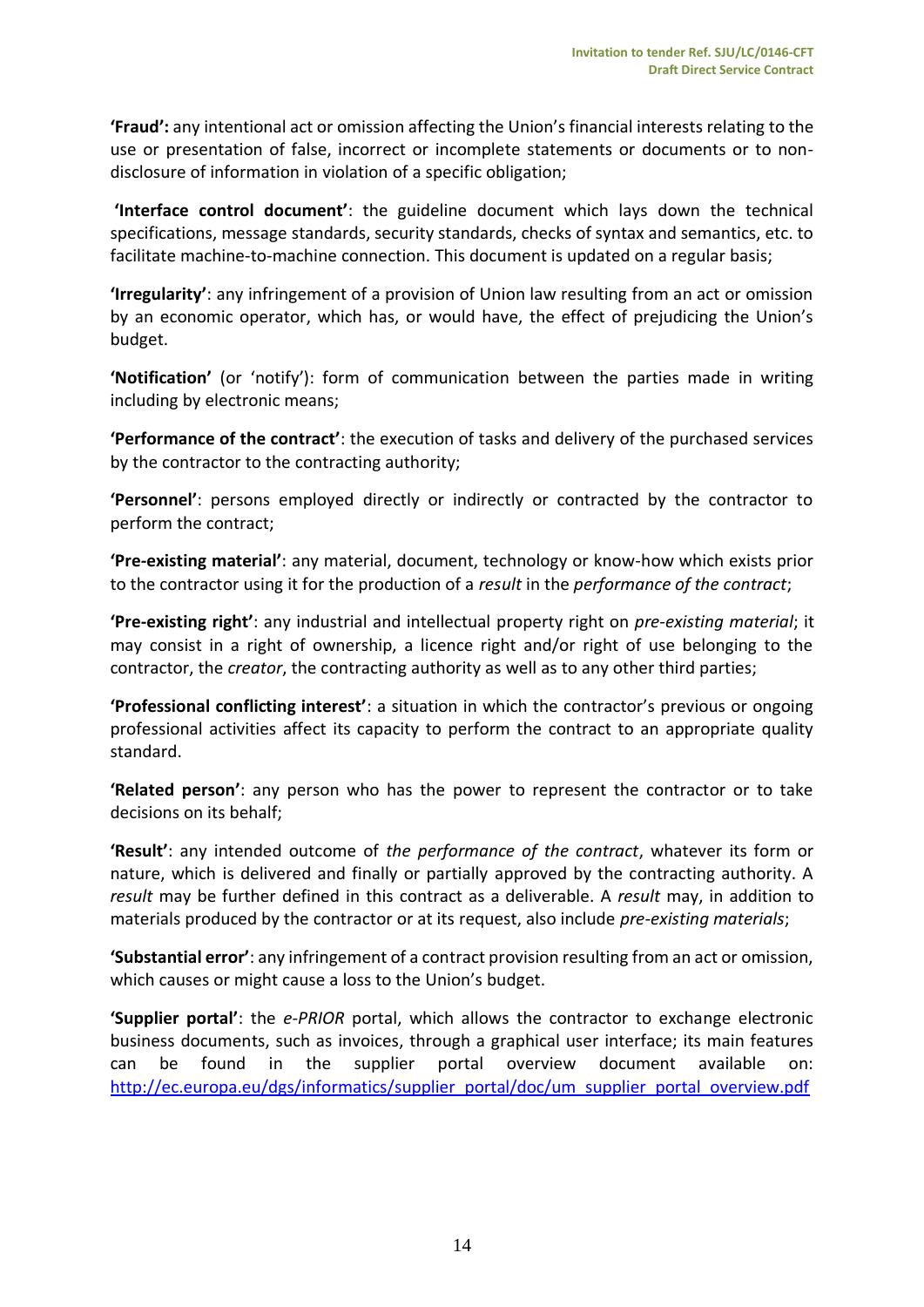## **II.2. ROLES AND RESPONSIBILITIES IN THE EVENT OF A JOINT TENDER**

In the event of a joint tender submitted by a group of economic operators and where the group does not have legal personality or legal capacity, one member of the group is appointed as leader of the group.

## **II.3. SEVERABILITY**

Each provision of this contract is severable and distinct from the others. If a provision is or becomes illegal, invalid or unenforceable to any extent, it must be severed from the remainder of the contract. This does not affect the legality, validity or enforceability of any other provisions of the contract, which continue in full force and effect. The illegal, invalid or unenforceable provision must be replaced by a legal, valid and enforceable substitute provision which corresponds as closely as possible with the actual intent of the parties under the illegal, invalid or unenforceable provision. The replacement of such a provision must be made in accordance with Article II.11. The contract must be interpreted as if it had contained the substitute provision as from its entry into force.

## **II.4. PERFORMANCE OF THE CONTRACT**

- **II.4.1** The contractor must provide services of high quality standards, in accordance with the state of the art in the industry and the provisions of this contract, in particular the tender specifications and the terms of its tender.
- **II.4.2** The contractor must comply with the minimum requirements provided for in the tender specifications. This includes compliance with applicable obligations under environmental, social and labour law established by Union law, national law and collective agreements or by the international environmental, social and labour law provisions listed in Annex X to Directive 2014/24/EU<sup>2</sup>.
- **II.4.3** The contractor must obtain any permit or licence required in the State where the services are to be provided.
- **II.4.4** All periods specified in the contract are calculated in calendar days, unless otherwise specified.
- **II.4.5** The contractor must not present itself as a representative of the contracting authority and must inform third parties that it is not part of the European public service.
- **II.4.6** The contractor is responsible for the *personnel* who carry out the services and exercises its authority over its *personnel* without interference by the contracting authority. The contractor must inform its *personnel* that:
	- (a) they may not accept any direct instructions from the contracting authority; and
	- (b) their participation in providing the services does not result in any employment or contractual relationship with the contracting authority.

 $\overline{a}$ 

<sup>2</sup> OJ L 94 of 28.03.2014, p. 65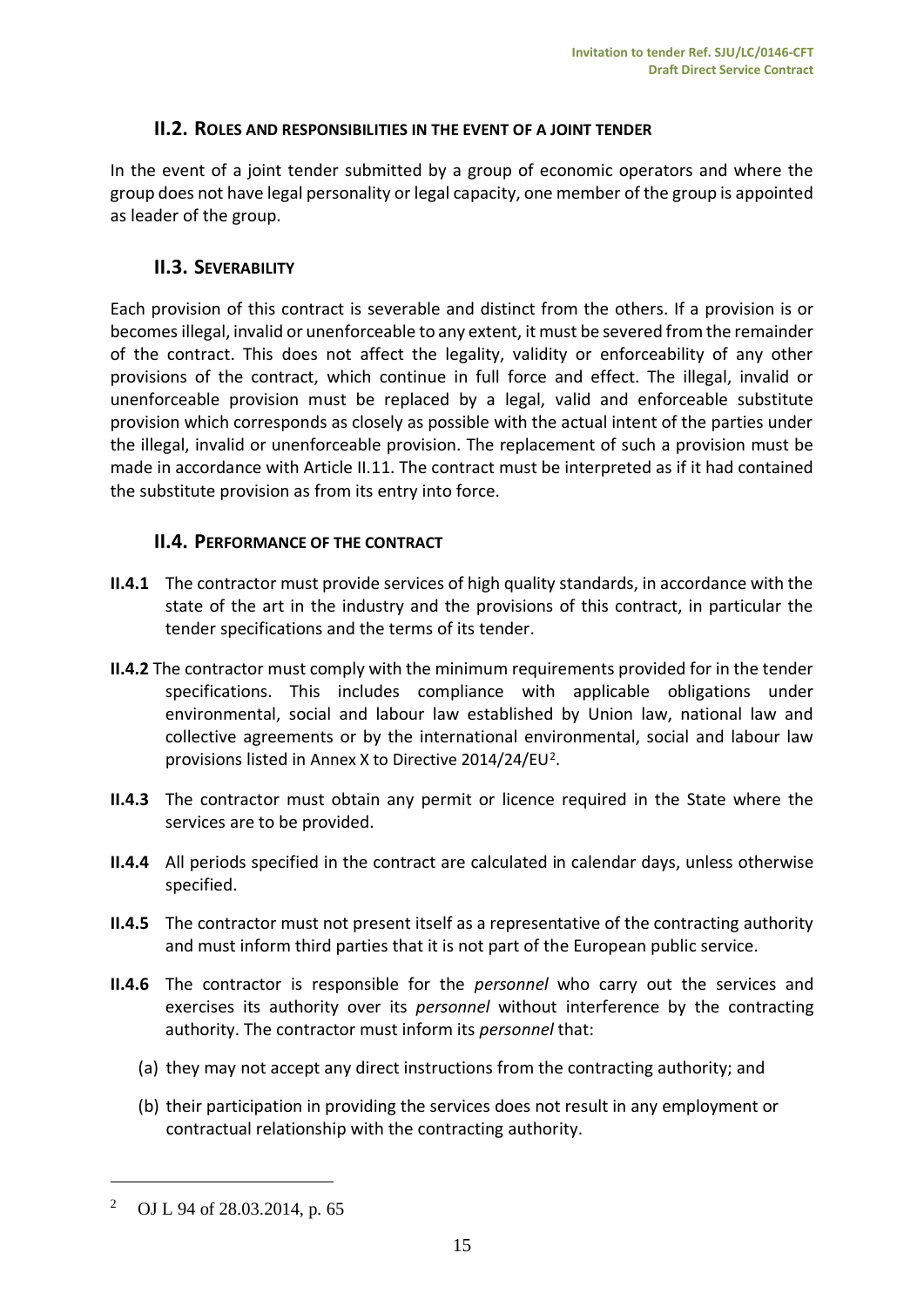- **II.4.7** The contractor must ensure that the *personnel* performing the contract and any future replacement *personnel* possess the professional qualifications and experience required to provide the services, as the case may be on the basis of the selection criteria set out in the tender specifications.
- **II.4.8** At the contracting authority's reasoned request, the contractor must replace any member of *personnel* who:
	- (a) does not have the expertise required to provide the services; or
	- (b) has caused disruption at the premises of the contracting authority.

The contractor bears the cost of replacing its *personnel* and is responsible for any delay in providing the services resulting from the replacement of *personnel*.

**II.4.9** The contractor must record and report to the contracting authority any problem that affects its ability to provide the services. The report must describe the problem, state when it started and what action the contractor is taking to resolve it.

## **II.5. COMMUNICATION BETWEEN THE PARTIES**

#### **II.5.1 Form and means of communication**

Any communication of information, notices or documents under the contract must:

- (a) be made in writing in paper or electronic format in the language of the contract;
- (b) bear the contract number;
- (c) be made using the relevant communication details set out in Article I.8; and
- (d) be sent by mail, email or, for the documents specified in the special conditions, via *e-PRIOR*.

If a party requests written confirmation of an e-mail within a reasonable time, the other party must provide an original signed paper version of the communication as soon as possible.

The parties agree that any communication made by email has full legal effect and is admissible as evidence in judicial proceedings.

## **II.5.2 Date of communications by mail and email**

Any communication is deemed to have been made when the receiving party receives it, unless this contract refers to the date when the communication was sent.

E-mail is deemed to have been received by the receiving party on the day of dispatch of that e-mail, provided that it is sent to the e-mail address indicated in Article I.8. The sending party must be able to prove the date of dispatch. In the event that the sending party receives a nondelivery report, it must make every effort to ensure that the other party actually receives the communication by email or mail. In such a case, the sending party is not held in breach of its obligation to send such communication within a specified deadline.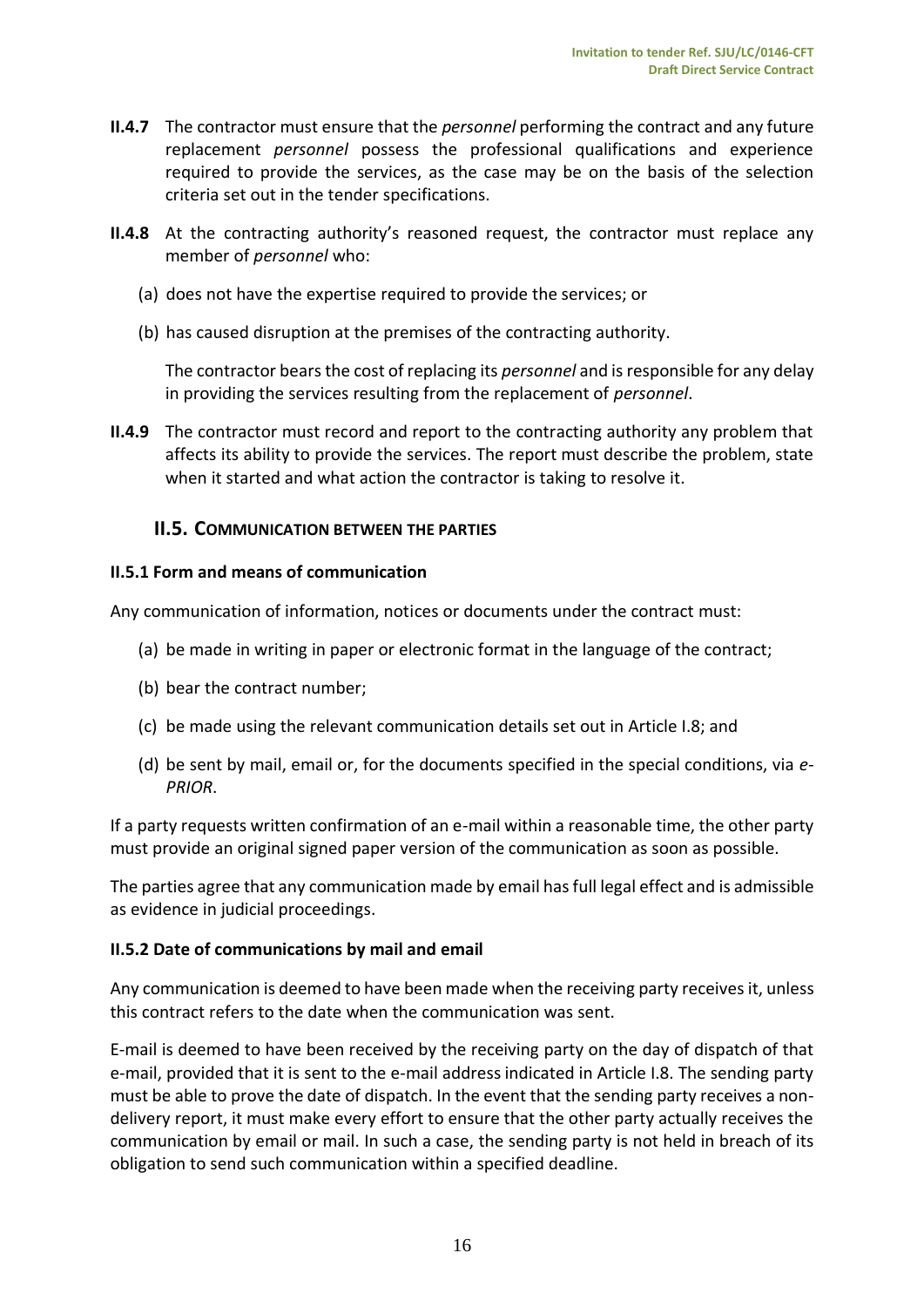Mail sent to the contracting authority is deemed to have been received by the contracting authority on the date on which the department responsible referred to in Article I.8 registers it.

*Formal notifications* are considered to have been received by the receiving party on the date of receipt indicated in the proof received by the sending party that the message was delivered to the specified recipient.

## **II.5.3 Submission of e-documents via e-PRIOR**

If provided for in the special conditions, the exchange of electronic documents (e-documents) such as invoices between the parties is automated through the use of the *e-PRIOR* platform. This platform provides two possibilities for such exchanges: either through web services (machine-to-machine connection) or through a web application (the *supplier portal*).

The contracting authority takes the necessary measures to implement and maintain electronic systems that enable the *supplier portal* to be used effectively.

In the case of machine-to-machine connection, a direct connection is established between the parties' *back offices*. In this case, the parties take the measures necessary on their side to implement and maintain electronic systems that enable the machine-to-machine connection to be used effectively. The electronic systems are specified in the *interface control document*. The contractor (or leader in the case of a joint tender) must take the necessary technical measures to set up a machine-to-machine connection and at its own cost.

If communication via the *supplier portal* or via the web services (machine-to-machine connection) is hindered by factors beyond the control of one party, it must *notify* the other immediately and the parties must take the necessary measures to restore this communication.

If it is impossible to restore the communication within two working days, one party must *notify* the other that alternative means of communication specified in Article II.5.1 will be used until the *supplier portal* or the machine-to-machine connection is restored.

When a change in the *interface control document* requires adaptations, the contractor (or leader in the case of a joint tender) has up to six months from receipt of the *notification* to implement this change. This period can be shortened by mutual agreement of the parties. This period does not apply to urgent measures required by the security policy of the contracting authority to ensure integrity, confidentiality and non-repudiation of information and the availability of *e-PRIOR*, which must be applied immediately.

## **II.5.4 Validity and date of e-documents**

The parties agree that any e-document, including related attachments exchanged via *e-PRIOR*:

- (a) is considered as equivalent to a paper document;
- (b) is deemed to be the original of the document;
- (c) is legally binding on the parties once an *e-PRIOR* authorised person has performed the 'sign' action in *e-PRIOR* and has full legal effect; and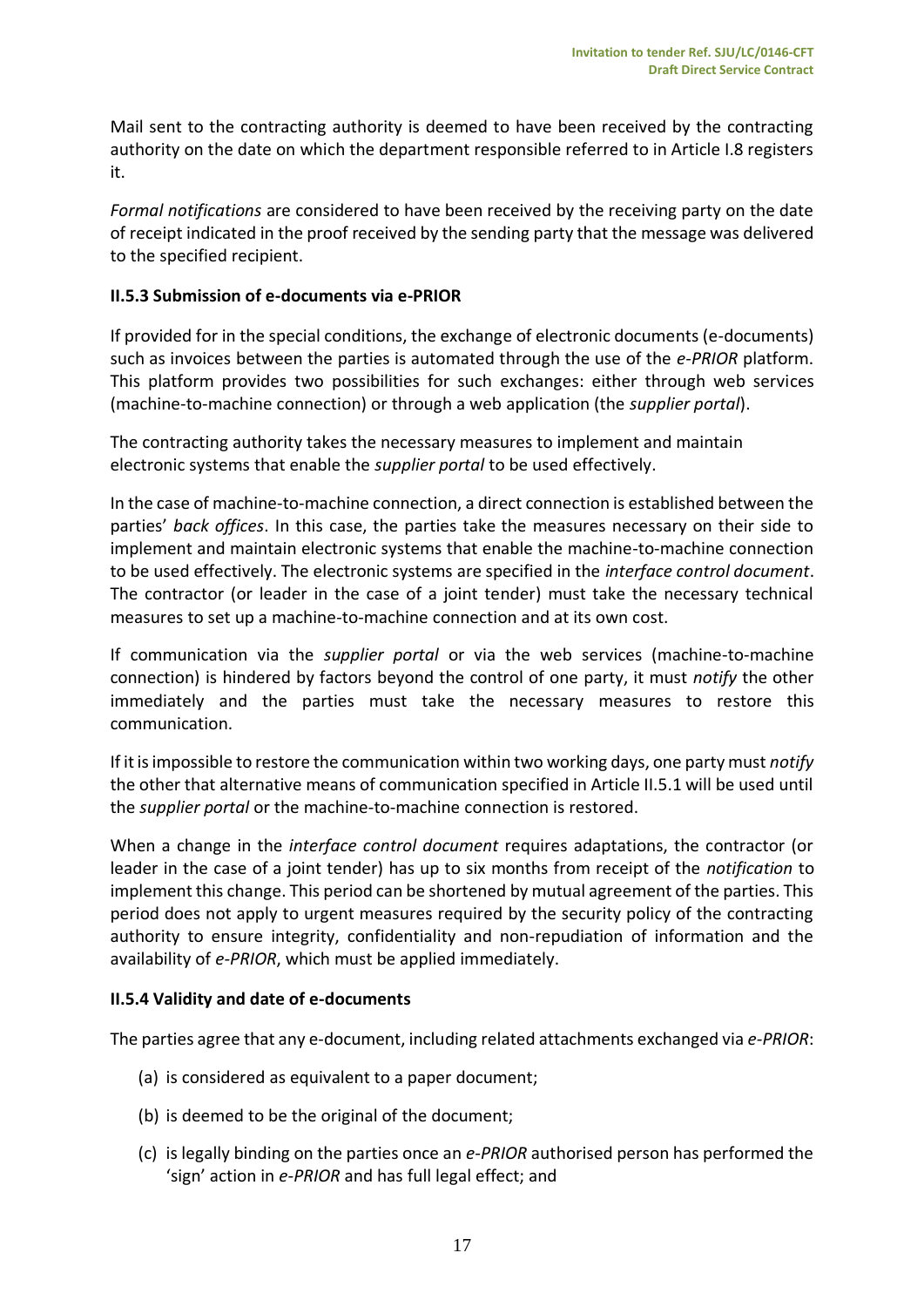(d) constitutes evidence of the information contained in it and is admissible as evidence in judicial proceedings.

The parties expressly waive any rights to contest the validity of such a document solely on the grounds that communications between the parties occurred through *e-PRIOR* or that the document has been signed through *e-PRIOR*. If a direct connection is established between the parties' *back offices* to allow electronic transfer of documents, the parties agree that an edocument, sent as mentioned in the *interface control document*, qualifies as an *EDI message*.

If the e-document is dispatched through the *supplier portal*, it is deemed to have been legally issued or sent when the contractor (or leader in the case of a joint tender) is able to successfully submit the e-document without any error messages. The generated PDF and XML document for the e-document are considered as a proof of receipt by the contracting authority.

In the event that an e-document is dispatched using a direct connection established between the parties' *back offices*, the e-document is deemed to have been legally issued or sent when its status is 'received' as defined in the *interface control document*.

When using the *supplier portal*, the contractor (or leader in the case of a joint tender) can download the PDF or XML message for each e-document for one year after submission. After this period, copies of the e-documents are no longer available for automatic download from the *supplier portal*.

## **II.5.5 Authorised persons in e-PRIOR**

The contractor submits a request for each person who needs to be assigned the role of 'user' in *e-PRIOR*. These persons are identified by means of the European Communication Authentication Service (ECAS) and authorised to access and perform actions in *e-PRIOR* within the permissions of the user roles that the contracting authority has assigned to them.

User roles enabling these *e-PRIOR* authorised persons to sign legally binding documents such as specific tenders or specific contracts are granted only upon submission of supporting documents proving that the authorised person is empowered to act as a legal representative of the contractor.

## **II.6. LIABILITY**

- **II.6.1** The contracting authority is not liable for any damage or loss caused by the contractor, including any damage or loss to third parties during or as a consequence of *performance of the contract*.
- **II.6.2** If required by the relevant applicable legislation, the contractor must take out an insurance policy against risks and damage or loss relating to the *performance of the contract*. It must also take out supplementary insurance as reasonably required by standard practice in the industry. Upon request, the contractor must provide evidence of insurance coverage to the contracting authority.
- **II.6.3** The contractor is liable for any loss or damage caused to the contracting authority during or as a consequence of *performance of the contract*, including in the event of subcontracting, but only up to an amount not exceeding three times the total amount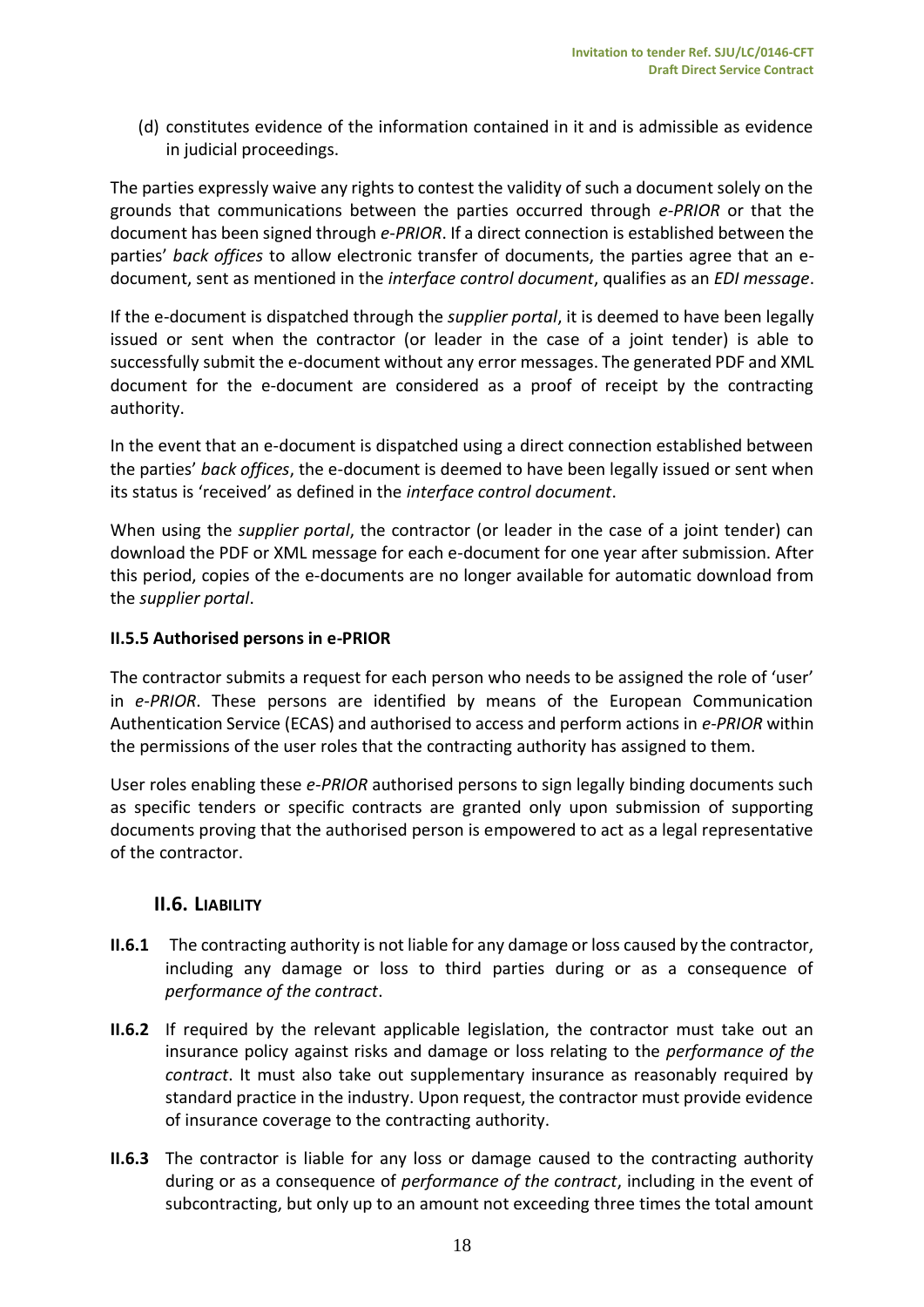of the contract. However, if the damage or loss is caused by the gross negligence or wilful misconduct of the contractor or of its *personnel* or subcontractors, the contractor is liable for the whole amount of the damage or loss.

**II.6.4** If a third party brings any action against the contracting authority in connection with the *performance of the contract*, including any action for alleged breach of intellectual property rights, the contractor must assist the contracting authority in the legal proceedings, including by intervening in support of the contracting authority upon request.

If the contracting authority's liability towards the third party is established and that such liability is caused by the contractor during or as a consequence of the *performance of the contract*, Article II.6.3 applies.

- **II.6.5** If the contractor is composed of two or more economic operators (i.e. who submitted a joint tender), they are all jointly and severally liable to the contracting authority for the *performance of the contract*.
- **II.6.6** The contracting authority is not liable for any loss or damage caused to the contractor during or as a consequence of *performance of the contract*, unless the loss or damage was caused by wilful misconduct or gross negligence of the contracting authority.

## **II.7. CONFLICT OF INTEREST AND PROFESSIONAL CONFLICTING INTERESTS**

- **II.7.1** The contractor must take all the necessary measures to prevent any situation of *conflict of interest* or *professional conflicting interest.*
- **II.7.2** The contractor must *notify* the contracting authority in writing as soon as possible of any situation that could constitute a *conflict of interest* or a *professional conflicting interest* during the *performance of the contract*. The contractor must immediately take action to rectify the situation.

The contracting authority may do any of the following:

- (a) verify that the contractor's action is appropriate;
- (b) require the contractor to take further action within a specified deadline;
- **II.7.3** The contractor must pass on all the relevant obligations in writing to:
	- (a) its *personnel*;
	- (b) any natural person with the power to represent it or take decisions on its behalf;
	- (c) third parties involved in the *performance of the contract*, including subcontractors.

The contractor must also ensure that the persons referred to above are not placed in a situation which could give rise to conflicts of interest.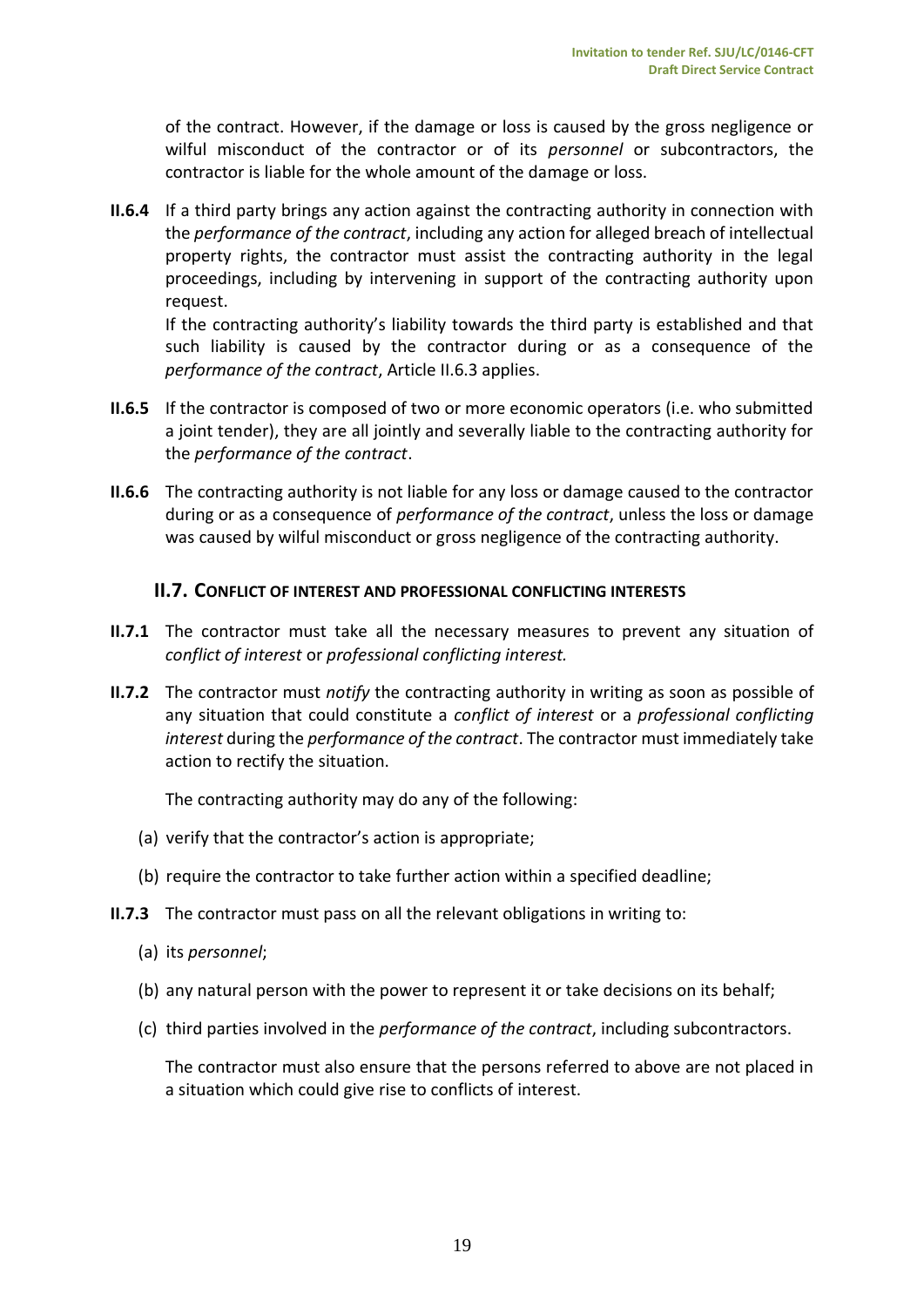## **II.8. CONFIDENTIALITY**

- **II.8.1** The contracting authority and the contractor must treat with confidentiality any information or documents, in any format, disclosed in writing or orally relating to the *performance of the contract* and identified in writing as confidential.
- **II.8.2** Each party must:
- (a) not use *confidential information or documents* for any purpose other than to perform its obligations under the contract without the prior written agreement of the other party;
- (b) ensure the protection of such *confidential information or documents* with the same level of protection as its own *confidential information* and in any case with due diligence;
- (c) not disclose, directly or indirectly, *confidential information or documents* to third parties without the prior written agreement of the other party.
- **II.8.3** The confidentiality obligations set out in this Article are binding on the contracting authority and the contractor during the *performance of the contract* and for as long as the information or documents remain confidential unless:
- (a) the disclosing party agrees to release the receiving party from the confidentiality obligation earlier;
- (b) the *confidential information or documents* become public through other means than a breach of the confidentiality obligation;
- (c) the applicable law requires the disclosure of the *confidential information or documents*.
- **II.8.4** The contractor must obtain from any natural person with the power to represent it or take decisions on its behalf, as well as from third parties involved in the *performance of the contract*, a commitment that they will comply with this Article. At the request of the contracting authority, the contractor must provide a document providing evidence of this commitment.

#### **II.9. PROCESSING OF PERSONAL DATA**

- **II.9.1** Any personal data included in the contract must be processed in accordance with Regulation (EC) No 45/2001 of the European Parliament and of the Council of 18 December 2000 on the protection of individuals with regard to the processing of personal data by the Community institutions and bodies and on the free movement of such data. Such data must be processed by the data controller solely for the purposes of the performance, management and monitoring of the contract. This does not affect its possible transmission to bodies entrusted with monitoring or inspection tasks in application of Union law.
- **II.9.2** The contractor has the right to access its personal data and the right to rectify any such data. The contractor should address any queries concerning the processing of its personal data to the data controller.
- **II.9.3** The contractor has right of recourse at any time to the European Data Protection Supervisor.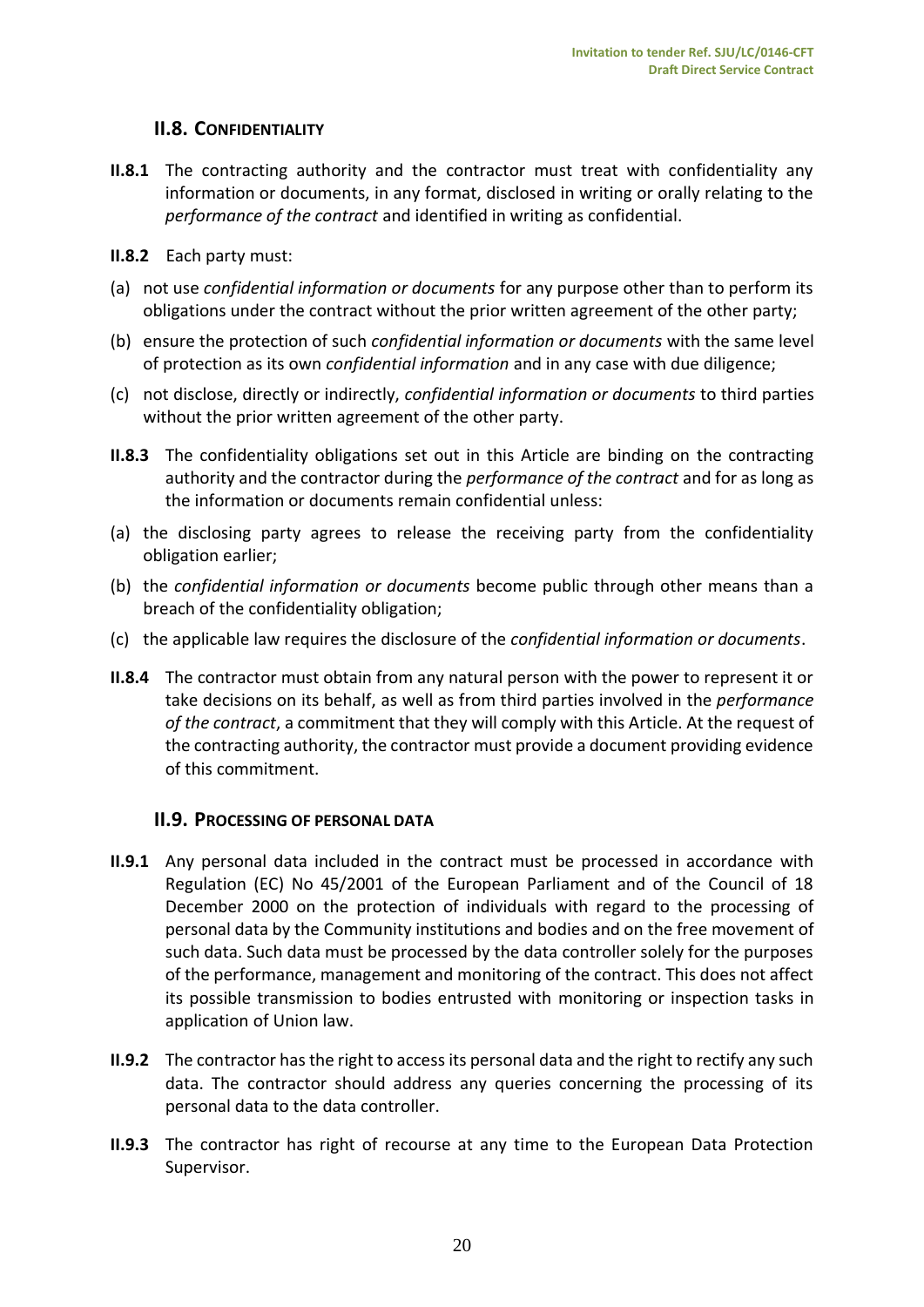- **II.9.4** If the contract requires the contractor to process any personal data, the contractor may act only under the supervision of the data controller, in particular with regard to the purposes of the processing, the categories of data that may be processed, the recipients of the data and the means by which the data subject may exercise its rights
- **II.9.5** The contractor must grant *personnel* access to the data to the extent strictly necessary for the performance, management and monitoring of the contract.
- **II.9.6** The contractor must adopt appropriate technical and organisational security measures giving due regard to the risks inherent in the processing and to the nature of the personal data concerned in order to:
	- (a) prevent any unauthorised person from gaining access to computer systems processing personal data, and especially:
		- (i) unauthorised reading, copying, alteration or removal of storage media;

(ii) unauthorised data inputting, as well as any unauthorised disclosure, alteration or erasure of stored personal data;

(iii) unauthorised use of data-processing systems by means of data transmission facilities;

- (b) ensure that authorised users of a data-processing system can access only the personal data to which their access right refers;
- (c) record which personal data have been communicated, when and to whom;
- (d) ensure that personal data being processed on behalf of third parties can be processed only in the manner prescribed by the contracting authority;
- (e) ensure that, during communication of personal data and transport of storage media, the data cannot be read, copied or erased without authorisation;
- (f) design its organisational structure in such a way that it meets data protection requirements.

#### **II.10. SUBCONTRACTING**

- **II.10.1** The contractor must not subcontract and have the contract performed by third parties beyond the third parties already mentioned in its tender without prior written authorisation from the contracting authority.
- **II.10.2** Even if the contracting authority authorises subcontracting, the contractor remains bound by its contractual obligations and is solely responsible for the *performance of this contract*.
- **II.10.3** The contractor must ensure that the subcontract does not affect the rights of the contracting authority under this contract, particularly those under Articles II.8, II.13 and II.24.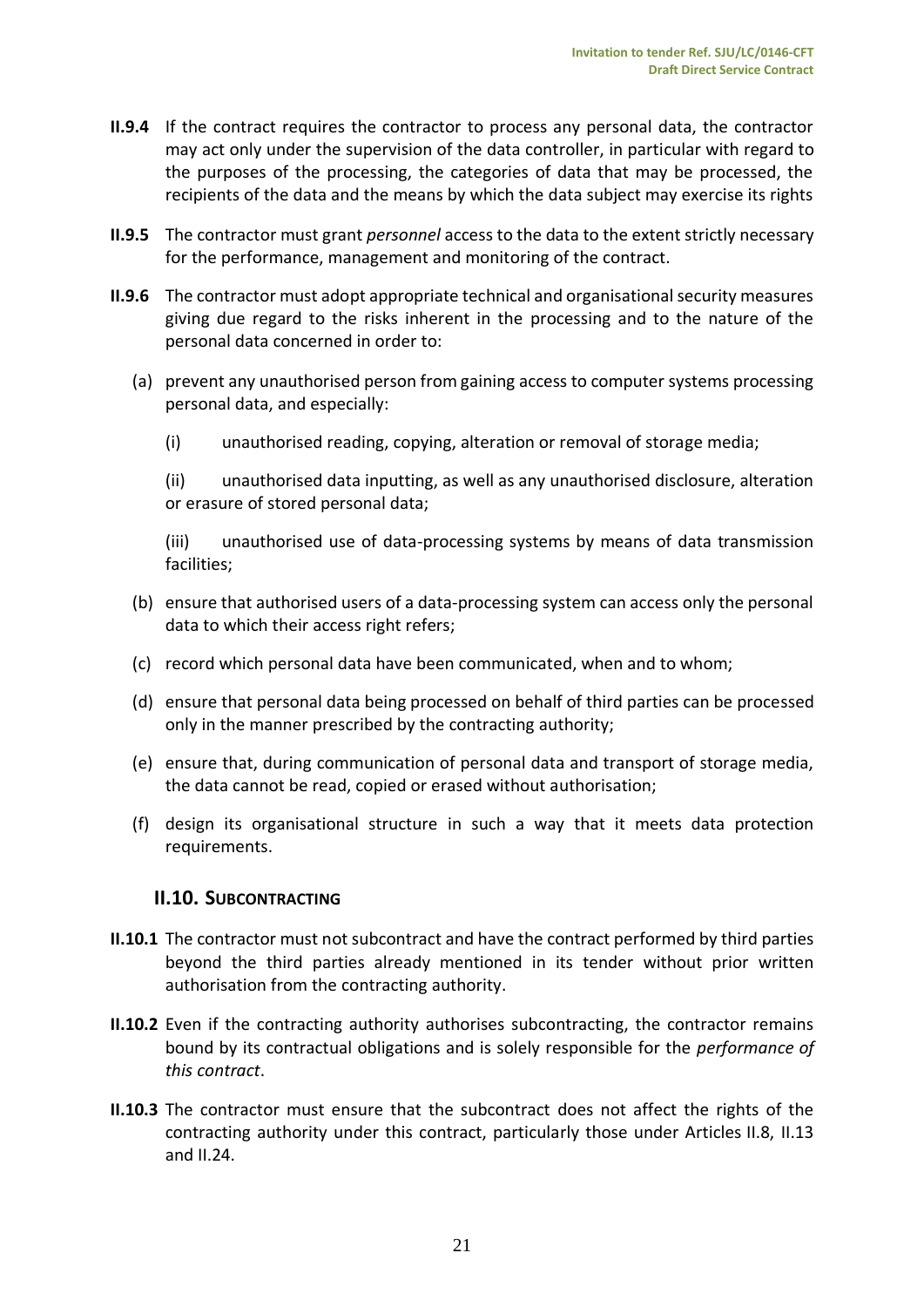**II.10.4** The contracting authority may request the contractor to replace a subcontractor found to be in a situation provided for in points (d) and (e) of Article II.18.1.

## **II.11. AMENDMENTS**

- **II.11.1** Any amendment to the contract must be made in writing before all contractual obligations have been fulfilled.
- **II.11.2** Any amendment must not make changes to the contract that might alter the initial conditions of the procurement procedure or result in unequal treatment of tenderers.

## **II.12. ASSIGNMENT**

- **II.12.1** The contractor must not assign the rights and obligations arising from the contract, including claims for payments or factoring, without prior written authorisation from the contracting authority. In such cases, the contractor must provide the contracting authority with the identity of the intended assignee.
- **II.12.2** Any right or obligation assigned by the contractor without authorisation is not enforceable against the contracting authority.

## **II.13. INTELLECTUAL PROPERTY RIGHTS**

## **II.13.1. Ownership of the rights in the results**

The Union acquires irrevocably worldwide ownership of the *results* and of all intellectual property rights under the contract. The intellectual property rights so acquired include any rights, such as copyright and other intellectual or industrial property rights, to any of the *results* and to all technological solutions and information created or produced by the contractor or by its subcontractor in *performance of the contract*. The contracting authority may exploit and use the acquired rights as stipulated in this contract. The Union acquires all the rights from the moment the contracting authority approves the *results* delivered by the contractor. Such delivery and approval are deemed to constitute an effective assignment of rights from the contractor to the Union.

The payment of the price includes any fees payable to the contractor about the acquisition of ownership of rights by the Union including for all forms of exploitation and of use of the *results*.

## **II.13.2. Licensing rights on pre-existing materials**

Unless provided otherwise in the special conditions, the Union does not acquire ownership of *pre-existing rights* under this contract.

The contractor licenses the *pre-existing rights* on a royalty-free, non-exclusive and irrevocable basis to the Union, which may use the *pre-existing materials* for all the modes of exploitation set out in this contract. All *pre-existing rights* are licensed to the Union from the moment the *results* are delivered and approved by the contracting authority.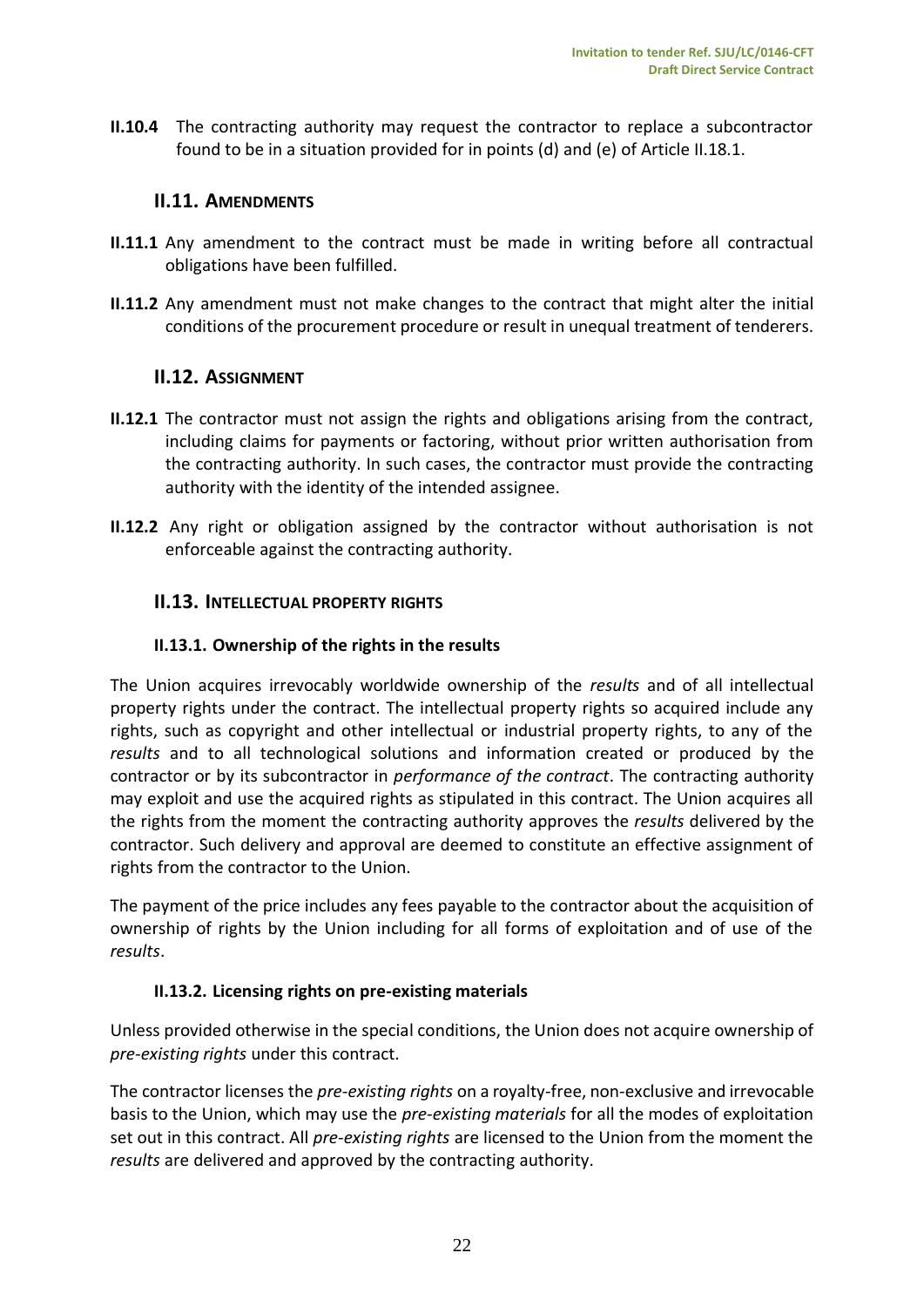The licensing of *pre-existing rights* to the Union under this contract covers all territories worldwide and is valid for the duration of intellectual property rights protection.

The payment of the price as set out in the contract is deemed to also include any fees payable to the contractor in relation to the licensing of *pre-existing rights* to the Union, including for all forms of exploitation and of use of the *results*.

Where *performance of the contract* requires that the contractor uses *pre-existing materials* belonging to the contracting authority, the contracting authority may request that the contractor signs an adequate licence agreement. Such use by the contractor will not entail any transfer of rights to the contractor and is limited to the needs of this contract.

#### **II.13.3. Exclusive rights**

The Union acquires the following exclusive rights:

- (a) reproduction: the right to authorise or prohibit direct or indirect, temporary or permanent reproduction of the *results* by any means (mechanical, digital or other) and in any form, in whole or in part;
- (b) communication to the public: the exclusive right to authorise or prohibit any display, performance or communication to the public, by wire or wireless means, including the making available to the public of the *results* in such a way that members of the public may access them from a place and at a time individually chosen by them; this right also includes the communication and broadcasting by cable or by satellite;
- (c) distribution: the exclusive right to authorise or prohibit any form of distribution of *results* or copies of the *results* to the public, by sale or otherwise;
- (d) rental: the exclusive right to authorise or prohibit rental or lending of the *results* or of copies of the *results*;
- (e) adaptation: the exclusive right to authorise or prohibit any modification of the *results*;
- (f) translation: the exclusive right to authorise or prohibit any translation, adaptation, arrangement, creation of derivative works based on the *results*, and any other alteration of the *results*, subject to the respect of moral rights of authors, where applicable;
- (g) where the *results* are or include a database: the exclusive right to authorise or prohibit the extraction of all or a substantial part of the contents of the database to another medium by any means or in any form; and the exclusive right to authorise or prohibit the re-utilization of all or a substantial part of the contents of the database by the distribution of copies, by renting, by on-line or other forms of transmission;
- (h) where the *results* are or include a patentable subject-matter: the right to register them as a patent and to further exploit such patent to the fullest extent;
- (i) where the *results* are or include logos or subject-matter which could be registered as a trademark: the right to register such logo or subject-matter as a trademark and to further exploit and use it;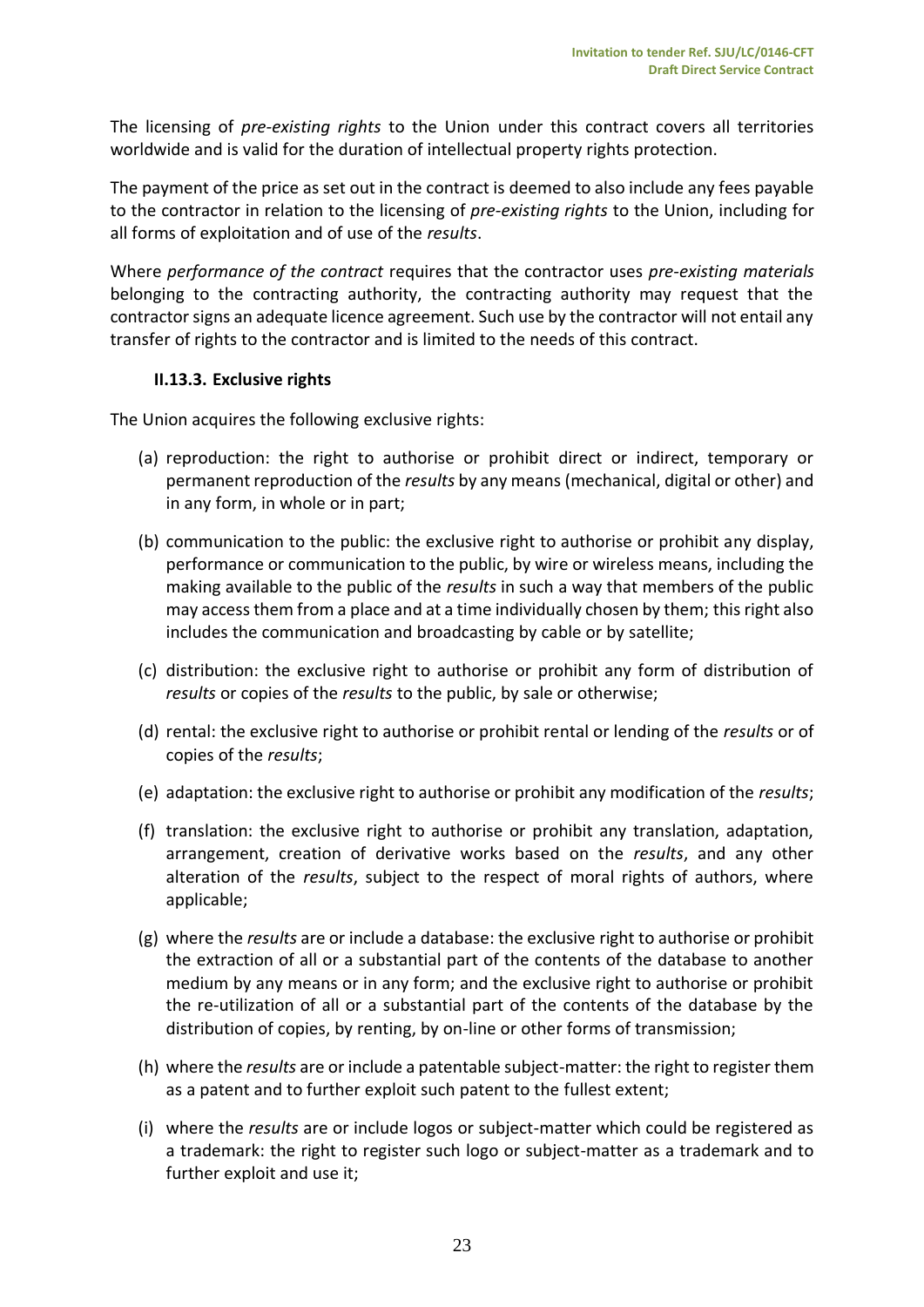- (j) where the *results* are or include know-how: the right to use such know-how as is necessary to make use of the *results* to the full extent provided for by this contract, and the right to make it available to contractors or subcontractors acting on behalf of the contracting authority, subject to their signing of adequate confidentiality undertakings where necessary;
- (k) where the *results* are documents:
	- (i) the right to authorise the reuse of the documents in conformity with the Commission Decision of 12 December 2011 on the reuse of Commission documents (2011/833/EU), to the extent it is applicable and the documents fall within its scope and are not excluded by any of its provisions; for the sake of this provision, 'reuse' and 'document' have the meaning given to it by this Decision;
	- (ii) the right to store and archive the *results* in line with the document management rules applicable to the contracting authority, including digitisation or converting the format for preservation or new use purposes;
- (l) where the *results* are or incorporate software, including source code, object code and, where relevant, documentation, preparatory materials and manuals, in addition to the other rights mentioned in this Article:
	- (i) end-user rights, for all uses by the Union or by subcontractors which result from this contract and from the intention of the parties;
	- (ii) the rights to decompile or disassemble the software;
- (m)to the extent that the contractor may invoke moral rights, the right for the contracting authority, except where otherwise provided in this contract, to publish the *results* with or without mentioning the *creator*(s)' name(s), and the right to decide when and whether the *results* may be disclosed and published.

The contractor warrants that the exclusive rights and the modes of exploitation may be exercised by the Union on all parts of the *results*, be they created by the contractor or consisting of *pre-existing materials*.

Where *pre-existing materials* are inserted in the *results*, the contracting authority may accept reasonable restrictions impacting on the above list, provided that the said materials are easily identifiable and separable from the rest, that they do not correspond to substantial elements of the *results*, and that, should the need arise, satisfactory replacement solutions exist, at no additional costs to the contracting authority. In such case, the contractor will have to clearly inform the contracting authority before making such choice and the contracting authority has the right to refuse it.

## **II.13.4. Identification of pre-existing rights**

When delivering the *results*, the contractor must warrant that, for any use that the contracting authority may envisage within the limits set in this contract, the *results* and the *pre-existing material* incorporated in the *results* are free of claims from *creators* or from any third parties and all the necessary *pre-existing rights* have been obtained or licensed.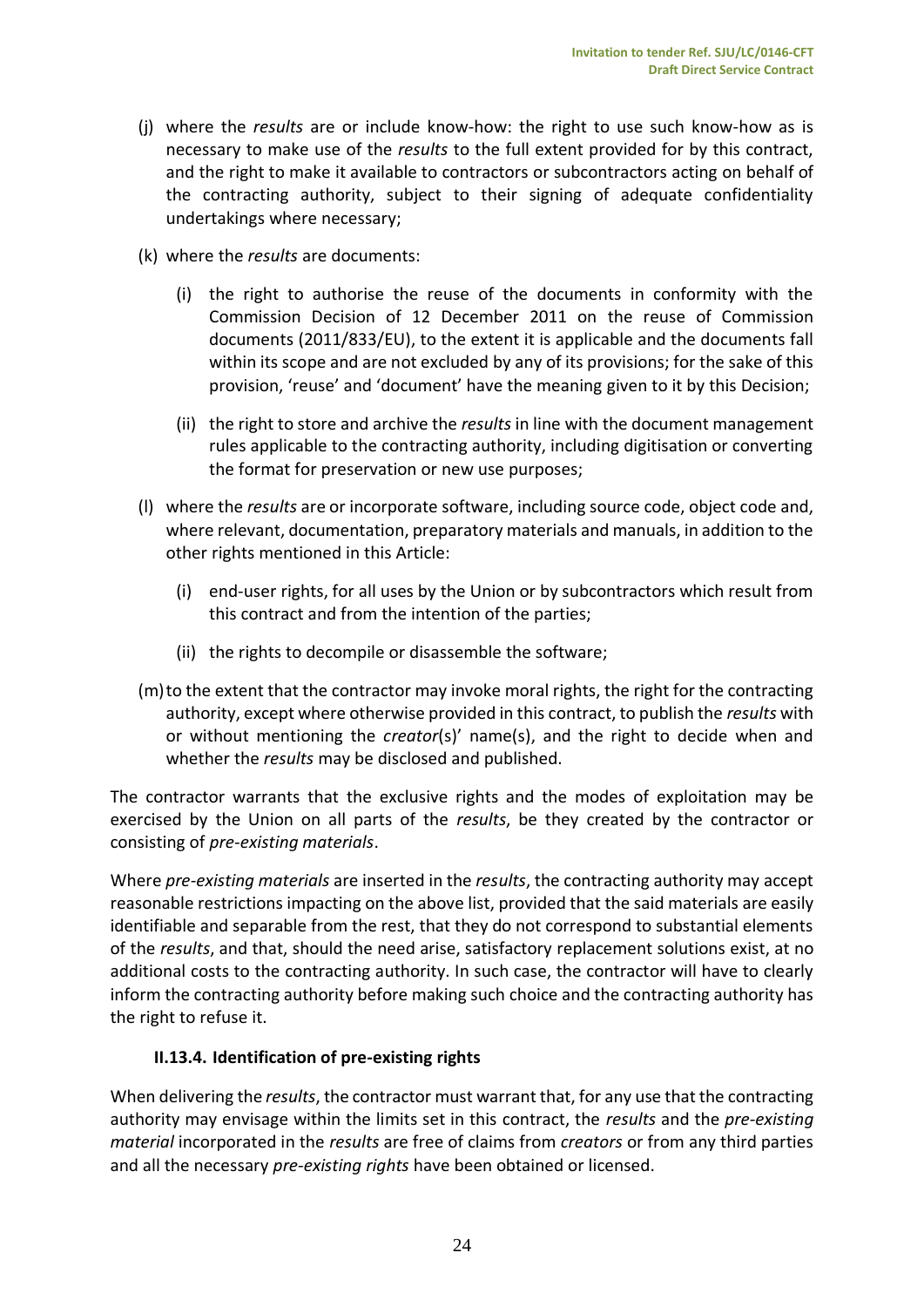To that effect, the contractor must establish a list of all *pre-existing rights* to the *results* of this contract or parts thereof, including identification of the rights' owners. If there are no *preexisting rights* to the *results*, the contractor must provide a declaration to that effect. The contractor must provide this list or declaration to the contracting authority together with the invoice for payment of the balance at the latest.

## **II.13.5. Evidence of granting of pre-existing rights**

Upon request by the contracting authority, the contractor must provide evidence that it has the ownership or the right to use all the listed *pre-existing rights*, except for the rights owned or licensed by the Union. The contracting authority may request this evidence even after the end of this contract.

This evidence may refer, for example, to rights to: parts of other documents, images, graphs, fonts, tables, data, software, technical inventions, know-how, IT development tools, routines, subroutines or other programs ('background technology'), concepts, designs, installations or pieces of art, data, source or background materials or any other parts of external origin.

This evidence must include, as appropriate:

- (a) the name and version number of a software product;
- (b) the full identification of the work and its author, developer, *creator*, translator, data entry person, graphic designer, publisher, editor, photographer, producer;
- (c) a copy of the licence to use the product or of the agreement granting the relevant rights to the contractor or a reference to this licence;
- (d) a copy of the agreement or extract from the employment contract granting the relevant rights to the contractor where parts of the *results* were created by its *personnel*;
- (e) the text of the disclaimer notice if any.

Provision of evidence does not release the contractor from its responsibilities if it is found that it does not hold the necessary rights, regardless of when and by whom this fact is revealed.

The contractor also warrants that it possesses the relevant rights or powers to execute the transfer and that it has paid or has verified payment of all due fees including fees due to collecting societies, related to the final *results*.

## **II.13.6. Quotation of works in the result**

In the *result*, the contractor must clearly point out all quotations of existing works. The complete reference should include as appropriate, the following: name of the author, title of the work, date and place of publication, date of creation, address of publication on the internet, number, volume and other information that allows the origin to be easily identified.

## **II.13.7. Moral rights of creators**

By delivering the *results*, the contractor warrants that the *creators* will not object to the following on the basis of their moral rights under copyright: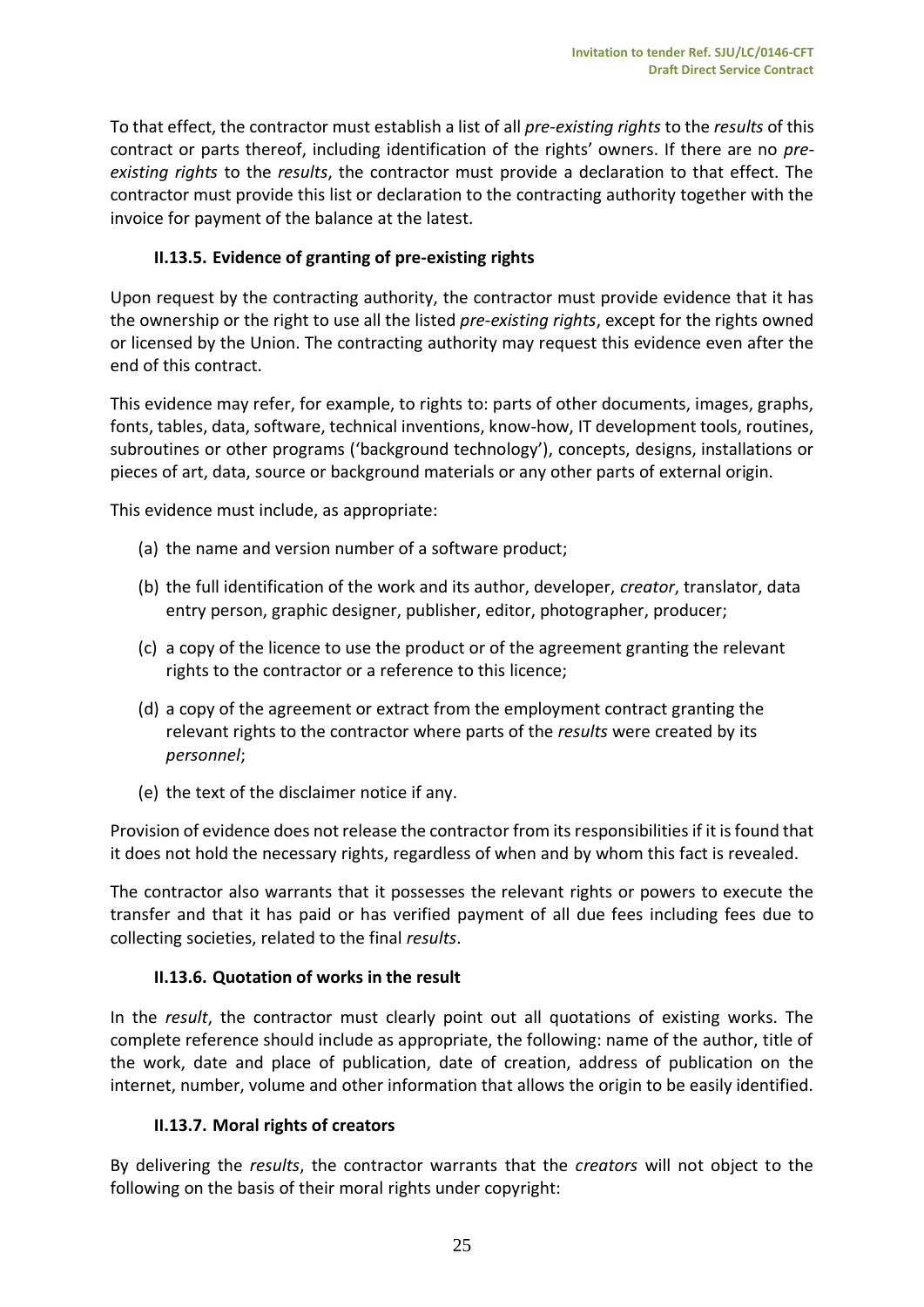- (a) that their names be mentioned or not mentioned when the *results* are presented to the public;
- (b) that the *results* be divulged or not after they have been delivered in their final version to the contracting authority;
- (c) that the *results* be adapted, provided that this is done in a manner which is not prejudicial to the *creator*'s honour or reputation.

If moral rights on parts of the *results* protected by copyright may exist, the contractor must obtain the consent of *creators* regarding the granting or waiver of the relevant moral rights in accordance with the applicable legal provisions and be ready to provide documentary evidence upon request.

## **II.13.8. Image rights and sound recordings**

If natural persons appear in a *result* or their voice or any other private element is recorded in a recognisable manner, the contractor must obtain a statement by these persons (or, in the case of minors, by the persons exercising parental authority) giving their permission for the described use of their image, voice or private element and, on request, submit a copy of the permission to the contracting authority. The contractor must take the necessary measures to obtain such consent in accordance with the applicable legal provisions.

## **II.13.9. Copyright notice for pre-existing rights**

When the contractor retains *pre-existing rights* on parts of the *results*, reference must be inserted to that effect when the *result* is used as set out in Article I.10.1, with the following disclaimer: '© — year — European Union. All rights reserved. Certain parts are licensed under conditions to the EU', or with any other equivalent disclaimer as the contracting authority may consider best appropriate, or as the parties may agree on a case-by-case basis. This does not apply where inserting such reference would be impossible, notably for practical reasons.

## **II.13.10. Visibility of Union funding and disclaimer**

When making use of the *results*, the contractor must declare that they have been produced under a contract with the Union and that the opinions expressed are those of the contractor only and do not represent the contracting authority's official position. The contracting authority may waive this obligation in writing or provide the text of the disclaimer.

## **II.14. FORCE MAJEURE**

- **II.14.1** If a party is affected by *force majeure*, it must immediately *notify* the other party, stating the nature of the circumstances, their likely duration and foreseeable effects.
- **II.14.2** A party is not liable for any delay or failure to perform its obligations under the contract if that delay or failure is a *result* of *force majeure*. If the contractor is unable to fulfil its contractual obligations owing to *force majeure*, it has the right to remuneration only for the services actually provided.
- **II.14.3** The parties must take all necessary measures to limit any damage due to *force majeure.*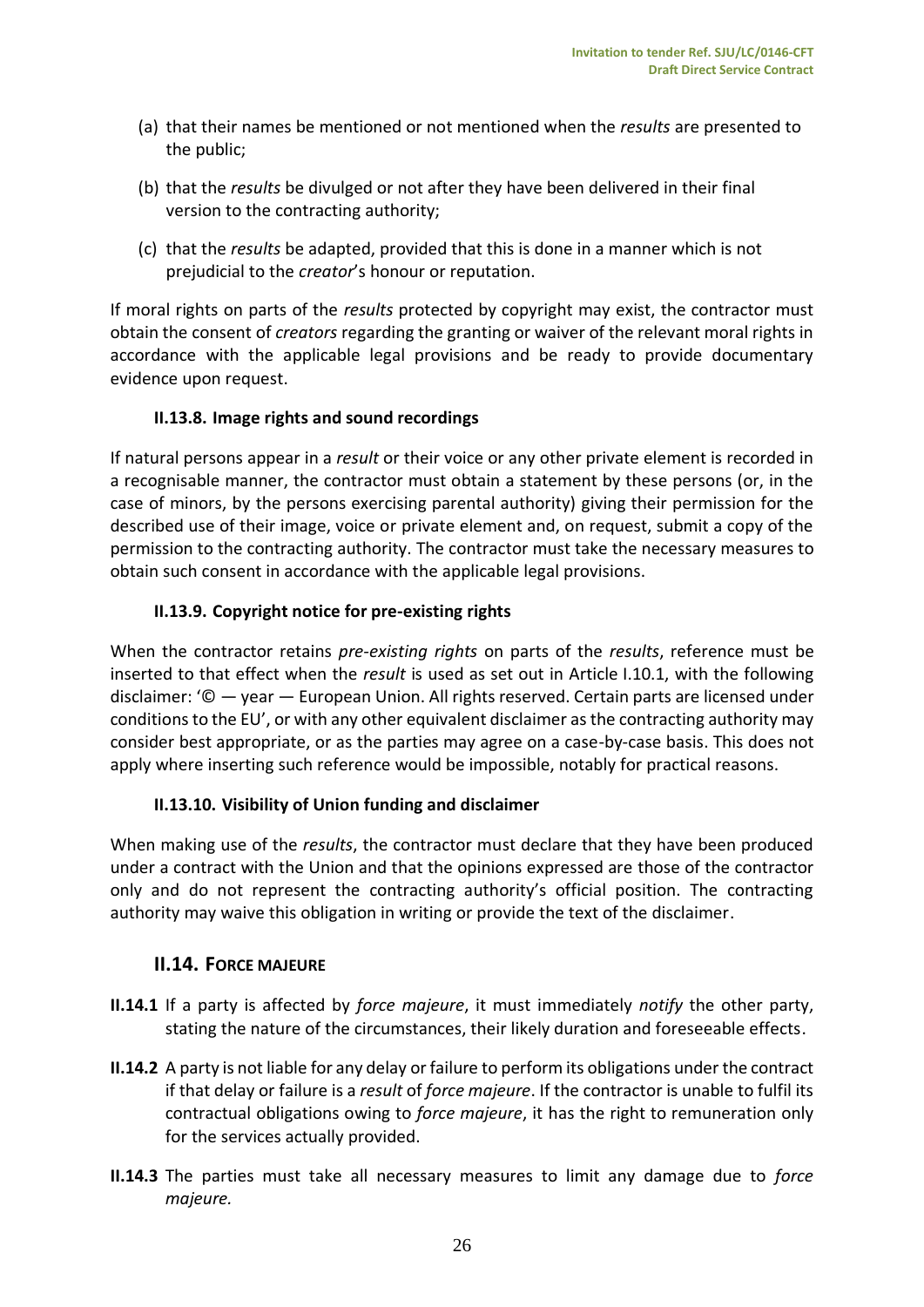## **II.15. LIQUIDATED DAMAGES**

## **II.15.1. Delay in delivery**

If the contractor fails to perform its contractual obligations within the applicable time limits set out in this contract, the contracting authority may claim liquidated damages for each day of delay using the following formula:

0.3 x (*V/d)*

where

*V* is the price of the relevant purchase or deliverable or *result* or, failing that, the price specified in Article I.4.1;

*d* is the duration specified for delivery of the relevant purchase or deliverable or *result* or, failing that, the duration of *performance of the contract* specified in Article I.3.3 expressed in days.

Liquidated damages may be imposed together with a reduction in price under the conditions laid down in Article II.16.

## **II.15.2. Procedure**

The contracting authority must *formally notify* the contractor of its intention to apply liquidated damages and the corresponding calculated amount.

The contractor has 30 days following the date of receipt to submit observations. Failing that, the decision becomes enforceable the day after the time limit for submitting observations has elapsed.

If the contractor submits observations, the contracting authority, taking into account the relevant observations, must *notify* the contractor:

(a) of the withdrawal of its intention to apply liquidated damages; or

(b) of its final decision to apply liquidated damages and the corresponding amount.

## **II.15.3. Nature of liquidated damages**

The parties expressly acknowledge and agree that any amount payable under this Article is not a penalty and represents a reasonable estimate of fair compensation for the damage incurred due to failure to provide the services within the applicable time limits set out in this contract.

## **II.15.4. Claims and liability**

Any claim for liquidated damages does not affect the contractor's actual or potential liability or the contracting authority's rights under Article II.18.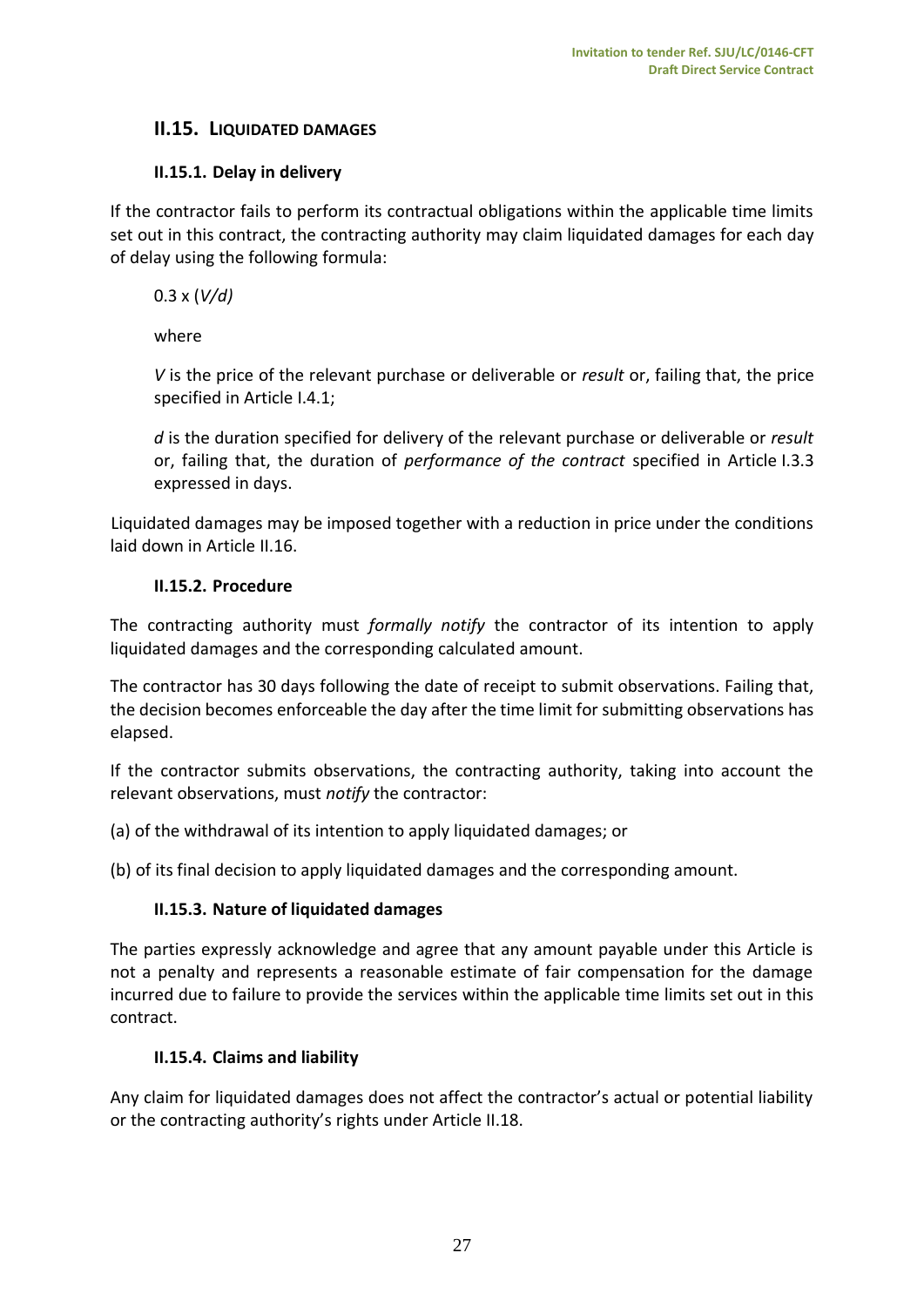## **II.16. REDUCTION IN PRICE**

## **II.16.1. Quality standards**

If the contractor fails to provide the service in accordance with the contract ('unperformed obligations') or if it fails to provide the service in accordance with the expected quality levels specified in the tender specifications ('low quality delivery'), the contracting authority may reduce or recover payments proportionally to the seriousness of the unperformed obligations or low quality delivery. This includes in particular cases where the contracting authority cannot approve a *result*, report or deliverable as defined in Article I.5 after the contractor has submitted the required additional information, correction or new version.

A reduction in price may be imposed together with liquidated damages under the conditions of Article II.15.

## **II.16.2. Procedure**

The contracting authority must *formally notify* the contractor of its intention to reduce payment and the corresponding calculated amount.

The contractor has 30 days following the date of receipt to submit observations. Failing that, the decision becomes enforceable the day after the time limit for submitting observations has elapsed.

If the contractor submits observations, the contracting authority, taking into account the relevant observations, must *notify* the contractor:

- (a) of the withdrawal of its intention to reduce payment; or
- (b) of its final decision to reduce payment and the corresponding amount.

## **II.16.3. Claims and liability**

Any reduction in price does not affect the contractor's actual or potential liability or the contracting authority's rights under Article II.18.

## **II.17. SUSPENSION OF THE PERFORMANCE OF THE CONTRACT**

## **II.17.1. Suspension by the contractor**

If the contractor is affected by *force majeure*, it may suspend the *performance of the contract*. The contractor must immediately *notify* the contracting authority of the suspension. The *notification* must include a description of the *force majeure* and state when the contractor expects to resume the *performance of the contract*.

The contractor must *notify* the contracting authority as soon as it is able to resume *performance of the contract*, unless the contracting authority has already terminated the contract.

## **II.17.2. Suspension by the contracting authority**

The contracting authority may suspend the *performance of the contract* or any part of it: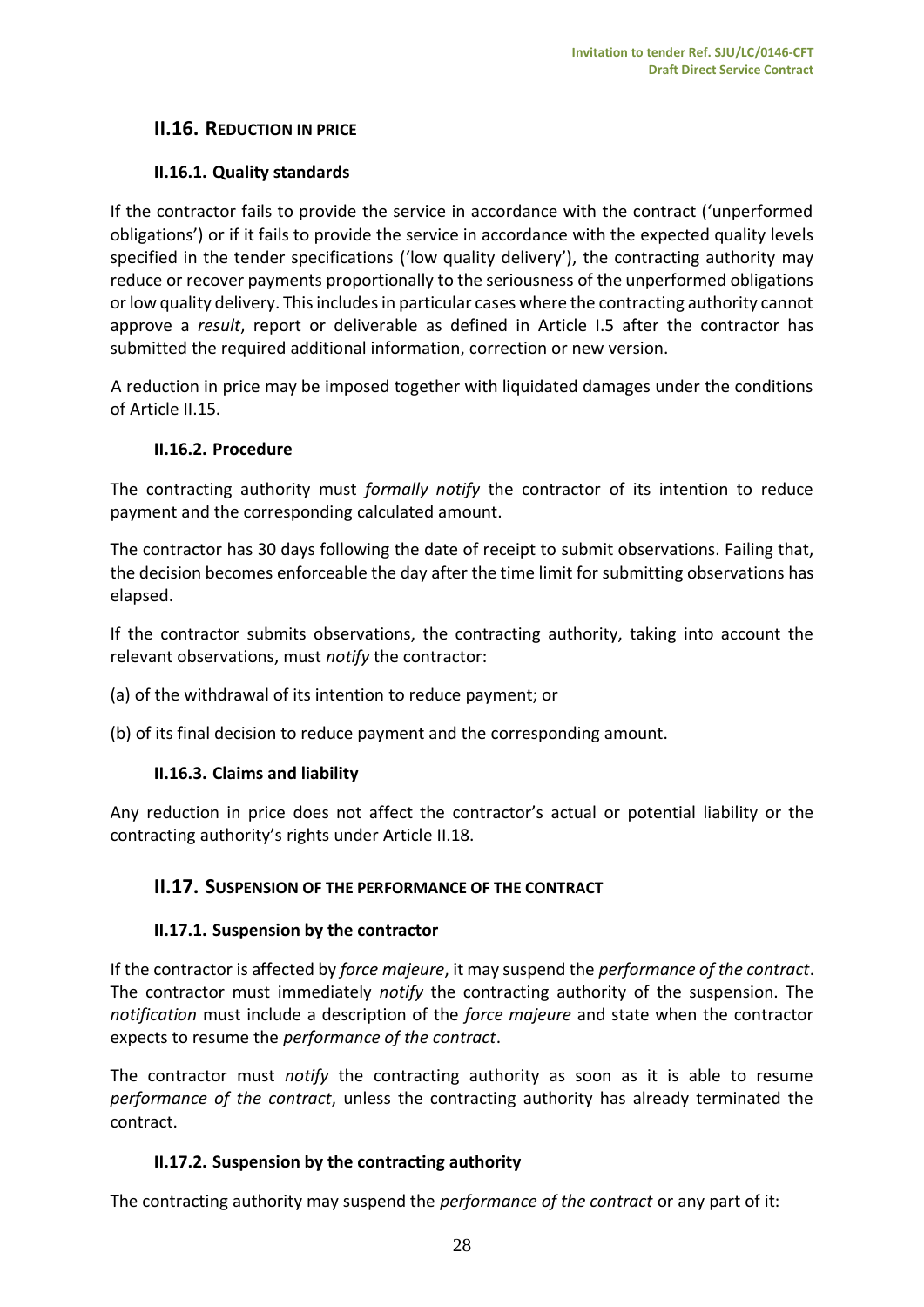(a) if the procedure for awarding the contract or the *performance of the contract* proves to have been subject to *substantial errors, irregularities or fraud*;

(b) in order to verify whether the presumed *substantial errors, irregularities or fraud* actually occurred.

The contracting authority must *formally notify* the contractor of the suspension. Suspension takes effect on the date of *formal notification*, or at a later date if the *formal notification* so provides.

The contracting authority must *notify* the contractor as soon as possible whether:

(a) it is lifting the suspension; or

 $\overline{a}$ 

(b) it intends to terminate the contract under Article II.18.1(f) or (j).

The contractor is not entitled to compensation for suspension of any part of the contract.

## **II.18. TERMINATION OF THE CONTRACT**

## **II.18.1. Grounds for termination by the contracting authority**

The contracting authority may terminate the contract in the following circumstances:

- (a) if provision of the services under the contract has not actually started within 15 days of the scheduled date and the contracting authority considers the new date proposed, if any, unacceptable, taking into account Article II.11.2;
- (b) if the contractor is unable, through its own fault, to obtain any permit or licence required for *performance of the contract*;
- (c) if the contractor does not perform the contract in accordance with the tender specifications or is in breach of another substantial contractual obligation.
- (d) if the contractor or any person that assumes unlimited liability for the debts of the contractor is in one of the situations provided for in points (a) and (b) of Article 106(1) of the Financial Regulation<sup>3</sup>;
- (e) if the contractor or any *related person* is subject to any of the situations provided for in points (c) to (f) of Article 106(1) or to Article 106(2) of the Financial Regulation.
- (f) if the procedure for awarding the contract or the *performance of the contract* prove to have been subject to *substantial errors*, *irregularities* or *fraud*;
- (g) if the contractor does not comply with applicable obligations under environmental, social and labour law established by Union law, national law, collective agreements or by the international environmental, social and labour law provisions listed in Annex X to Directive 2014/24/EU;

<sup>&</sup>lt;sup>3</sup> Regulation (EU, EURATOM) No 966/2012 on the financial rules applicable to the general budget of the Union, as amended http://eur-lex.europa.eu/legalcontent/EN/TXT/?uri=celex:32012R0966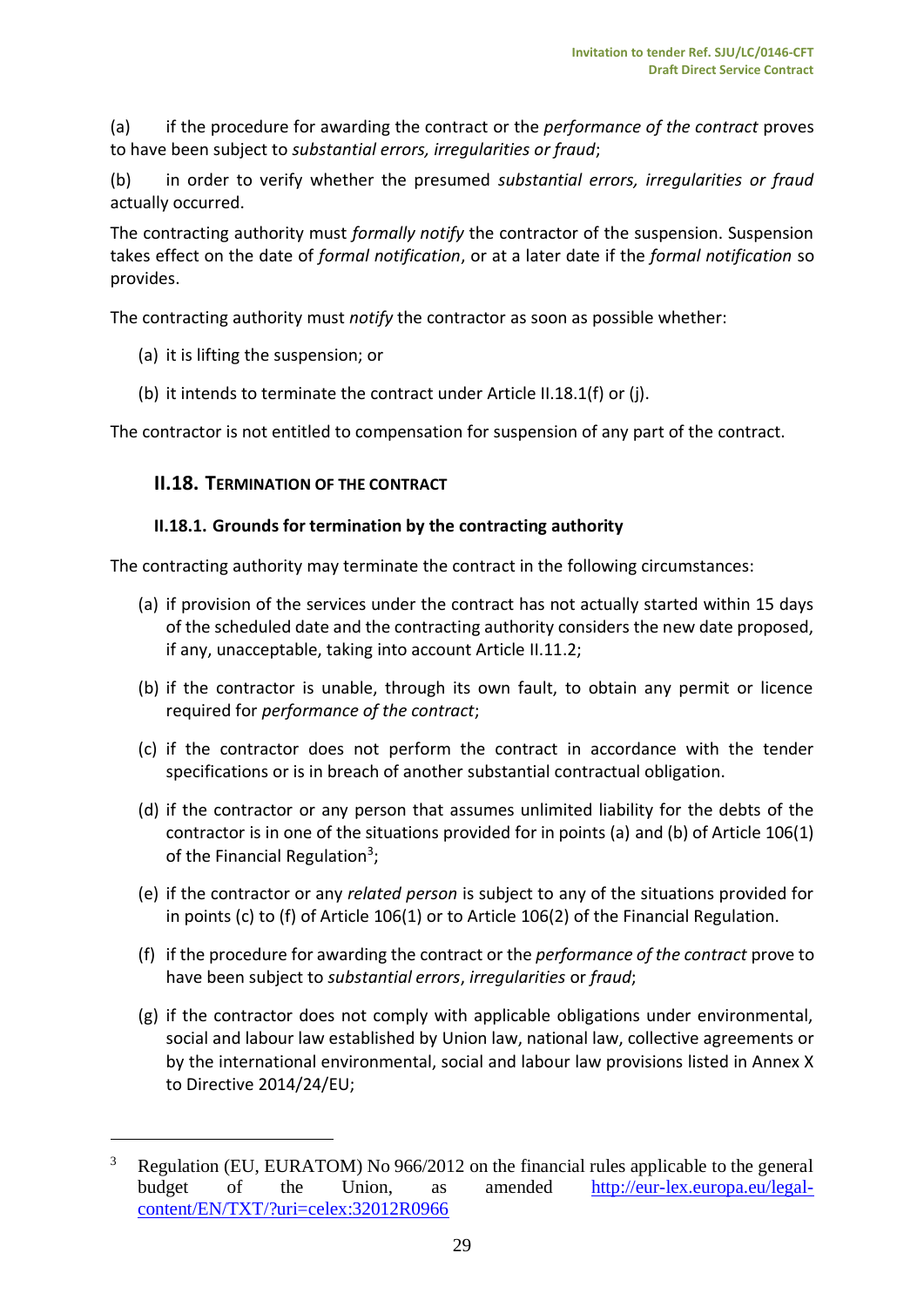- (h) if the contractor is in a situation that could constitute a *conflict of interest* or a *professional conflicting interest* as referred to in Article II.7;
- (i) if a change to the contractor's legal, financial, technical, organisational or ownership situation is likely to substantially affect the *performance of the contract* or substantially modify the conditions under which the contract was initially awarded;
- (j) in the event of *force majeure*, where either resuming implementation is impossible or the necessary ensuing amendments to the contract would mean that the tender specifications are no longer fulfilled or result in unequal treatment of tenderers or contractors;

## **II.18.2. Grounds for termination by the contractor**

The contractor may terminate the contract if:

- (a) it has evidence that the contracting authority has committed *substantial errors*, *irregularities* or *fraud* in the procedure for awarding the contract or the *performance of the contract*;
- (b) the contracting authority fails to comply with its obligations, in particular the obligation to provide the information needed for the contractor to perform the contract as provided for in the tender specifications.

#### **II.18.3. Procedure for termination**

A party must *formally notify* the other party of its intention to terminate the contract and the grounds for termination.

The other party has 30 days following the date of receipt to submit observations, including the measures it has taken to continue fulfilling its contractual obligations. Failing that, the decision to terminate becomes enforceable the day after the time limit for submitting observations has elapsed.

If the other party submits observations, the party intending to terminate must *formally notify* it either of the withdrawal of its intention to terminate or of its final decision to terminate.

In the cases referred to in points (a) to (d) and (g) to (i) of Article II.18.1 and in Article II.18.2, the date on which the termination takes effect must be specified in the *formal notification*.

In the cases referred to in points (e), (f) and (j) of Article II.18.1, the termination takes effect on the day following the date on which the contractor receives *notification* of termination.

In addition, at the request of the contracting authority and regardless of the grounds for termination, the contractor must provide all necessary assistance, including information, documents and files, to allow the contracting authority to complete, continue or transfer the services to a new contractor or internally, without interruption or adverse effect on the quality or continuity of the services. The parties may agree to draw up a transition plan detailing the contractor's assistance unless such plan is already detailed in other contractual documents or in the tender specifications. The contractor must provide such assistance at no additional cost, except if it can demonstrate that it requires substantial additional resources or means, in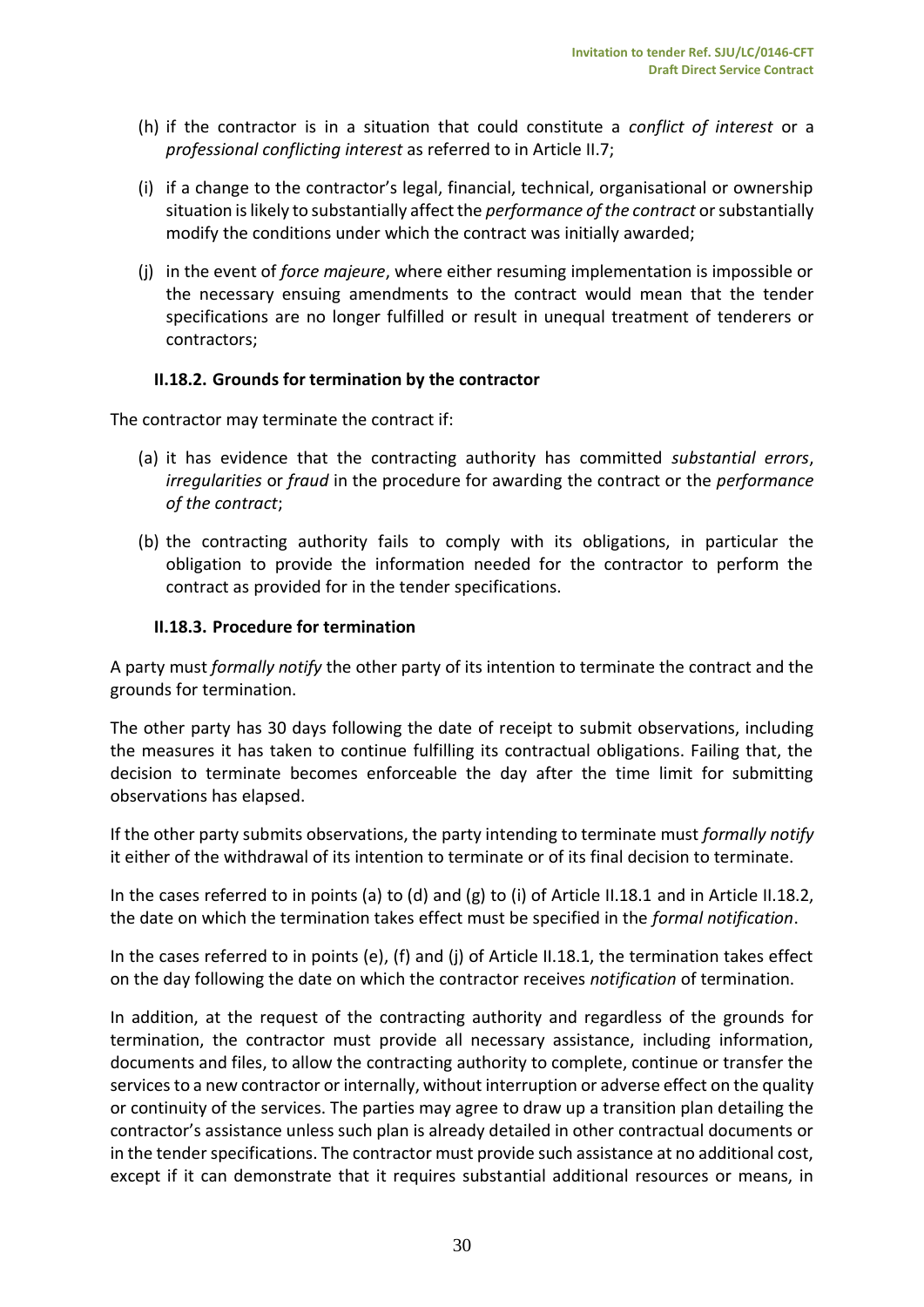which case it must provide an estimate of the costs involved and the parties will negotiate an arrangement in good faith.

## **II.18.4. Effects of termination**

The contractor is liable for damage incurred by the contracting authority as a result of the termination of the contract including the cost of appointing another contractor to provide or complete the services, unless the damage was caused by the situation specified in Article II.18.1 (j) or in Article II.18.2. The contracting authority may claim compensation for such damage.

The contractor is not entitled to compensation for any loss resulting from the termination of the contract, including loss of anticipated profits, unless the loss was caused by the situation specified in Article II.18.2.

The contractor must take all appropriate measures to minimise costs, prevent damage and cancel or reduce its commitments.

Within 60 days of the date of termination, the contractor must submit any report, deliverable or *result* and any invoice required for services that were provided before the date of termination.

In the case of joint tenders, the contracting authority may terminate the contract with each member of the group separately on the basis of points (d), (e) or (g) of Article II.18.1, under the conditions set out in Article II.11.2.

## **II.19. INVOICES, VALUE ADDED TAX AND E-INVOICING**

## **II.19.1. Invoices and value added tax**

Invoices must contain the contractor's (or leader's in the case of a joint tender) identification data, the amount, the currency and the date, as well as the contract reference.

Invoices must indicate the place of taxation of the contractor (or leader in the case of a joint tender) for value added tax (VAT) purposes and must specify separately amounts not including VAT and amounts including VAT.

The contracting authority is exempt from all taxes and duties, including VAT, in accordance with Articles 3 and 4 of the Protocol on the privileges and immunities of the European Union.

The contractor (or leader in the case of a joint tender) must complete the necessary formalities with the relevant authorities to ensure that the supplies and services required for *performance of the contract* are exempt from taxes and duties, including VAT.

## **II.19.2. E-invoicing**

If provided for in the special conditions, the contractor (or leader in the case of a joint tender) submits invoices in electronic format if the conditions regarding electronic signature specified by Directive 2006/112/EC on VAT are fulfilled, i.e. using a qualified electronic signature or through electronic data interchange.

Reception of invoices by standard format (pdf) or email is not accepted.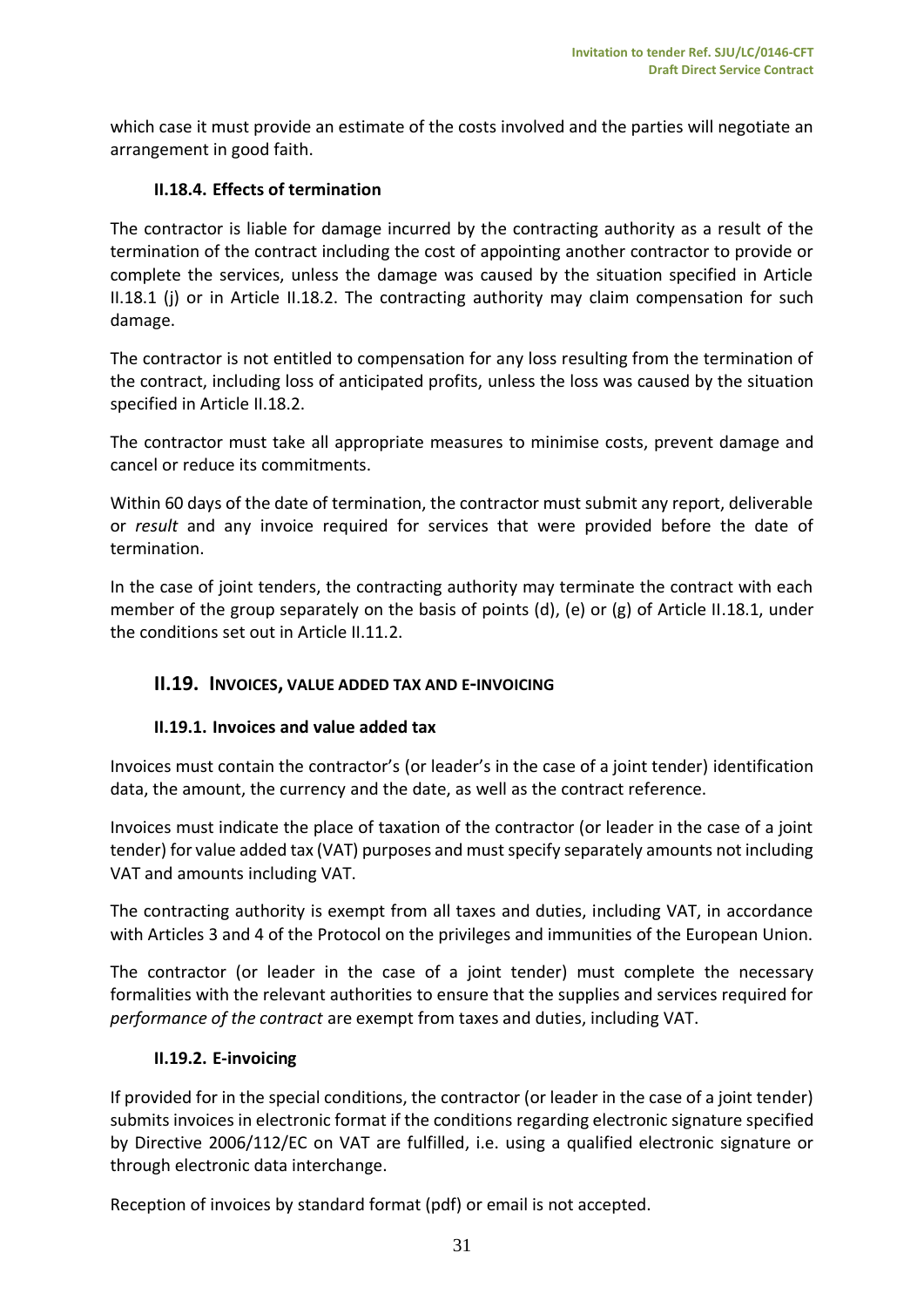## **II.20. PRICE REVISION**

If a price revision index is provided in Article I.4.2, this Article applies to it.

Prices are fixed and not subject to revision during the first year of the contract.

At the beginning of the second and every following year of the contract, each price may be revised upwards or downwards at the request of one of the parties.

A party may request a price revision in writing no later than three months before the anniversary date of entry into force of the contract. The other party must acknowledge the request within 14 days of receipt.

At the anniversary date, the contracting authority must communicate the final index for the month in which the request was received, or failing that, the last provisional index available for that month. The contractor establishes the new price on this basis and communicates it as soon as possible to the contracting authority for verification.

The price revision is calculated using the following formula:

$$
\begin{array}{c}\n & \text{lr} \\
\text{Pr} = \text{Po} \times (-) \\
& \text{lo} \\
\text{where:} \\
& \text{Pr} = \text{revised price};\n \end{array}
$$

Po = price in the tender;

Io = index for the month in which the contract enters into force;

Ir = index for the month in which the request to revise prices is received.

## **II.21. PAYMENTS AND GUARANTEES**

## **II.21.1. Date of payment**

Payments are deemed to be effected on the date when they are debited to the contracting authority's account.

## **II.21.2. Currency**

Payments are made in euros or in the currency provided for in Article I.7.

## **II.21.3. Conversion**

The contracting authority makes any conversion between the euro and another currency at the daily euro exchange rate published in the Official Journal of the European Union, or failing that, at the monthly accounting exchange rate, as established by the European Commission and published on the website indicated below, applicable on the day when it issues the payment order.

The contractor makes any conversion between the euro and another currency at the monthly accounting exchange rate, established by the Commission and published on the website indicated below, applicable on the date of the invoice.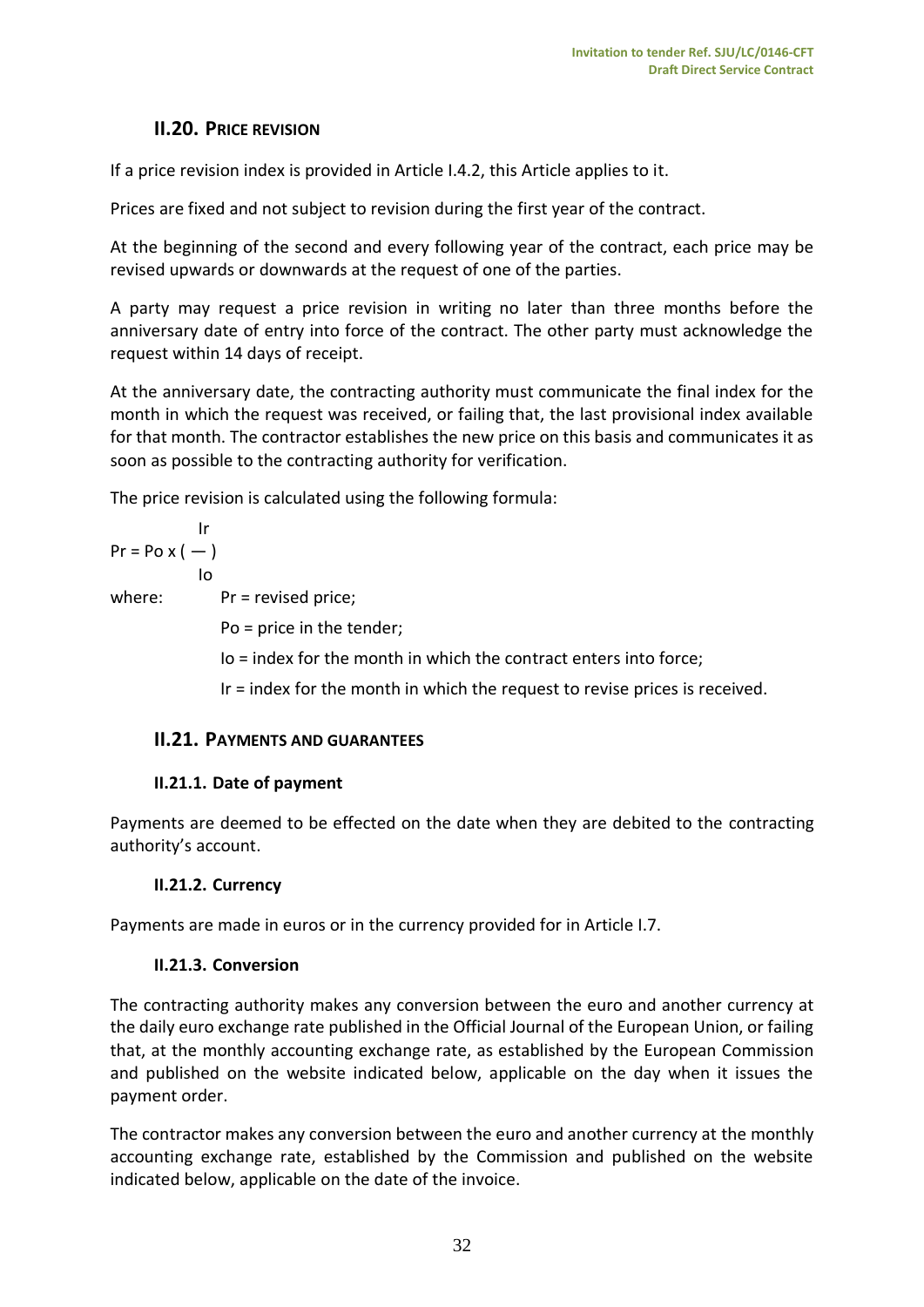#### http://ec.europa.eu/budget/contracts\_grants/info\_contracts/inforeuro/inforeuro\_en.cfm

#### **II.21.4. Costs of transfer**

The costs of the transfer are borne as follows:

- (a) the contracting authority bears the costs of dispatch charged by its bank;
- (b) the contractor bears the costs of receipt charged by its bank;
- (c) the party causing repetition of the transfer bears the costs for repeated transfer.

#### **II.21.5. Pre-financing, performance and money retention guarantees**

If, as provided for in Articles I.5 or I.6*,* a financial guarantee is required for the payment of prefinancing, as performance guarantee or as retention money guarantee, it must fulfil the following conditions:

- (a) the financial guarantee is provided by a bank or a financial institution approved by the contracting authority or, at the request of the contractor and with the agreement of the contracting authority, by a third party;
- (b) the guarantor stands as first-call guarantor and does not require the contracting authority to have recourse against the principal debtor (the contractor).

The contractor bears the cost of providing such guarantee.

Pre-financing guarantees must remain in force until the pre-financing is cleared against interim payments or payment of the balance. Where the payment of the balance takes the form of a debit note, the pre-financing guarantee must remain in force for three months after the debit note is sent to the contractor. The contracting authority must release the guarantee within the following month.

Performance guarantees cover compliance with substantial contractual obligations until the contracting authority has given its final approval for the service. The performance guarantee must not exceed 10 % of the total price of the contract. The contracting authority must release the guarantee fully after final approval of the service, as provided for in the contract.

Retention money guarantees cover full delivery of the service in accordance with the contract including during the contract liability period and until its final approval by the contracting authority. The retention money guarantee must not exceed 10 % of the total price of the contract. The contracting authority must release the guarantee after the expiry of the contract liability period as provided for in the contract.

The contracting authority must not request a retention money guarantee where it has requested a performance guarantee.

#### **II.21.6. Interim payments and payment of the balance**

The contractor (or leader in the case of a joint tender) must send an invoice for interim payment, as provided for in Article I.5 or in the tender specifications.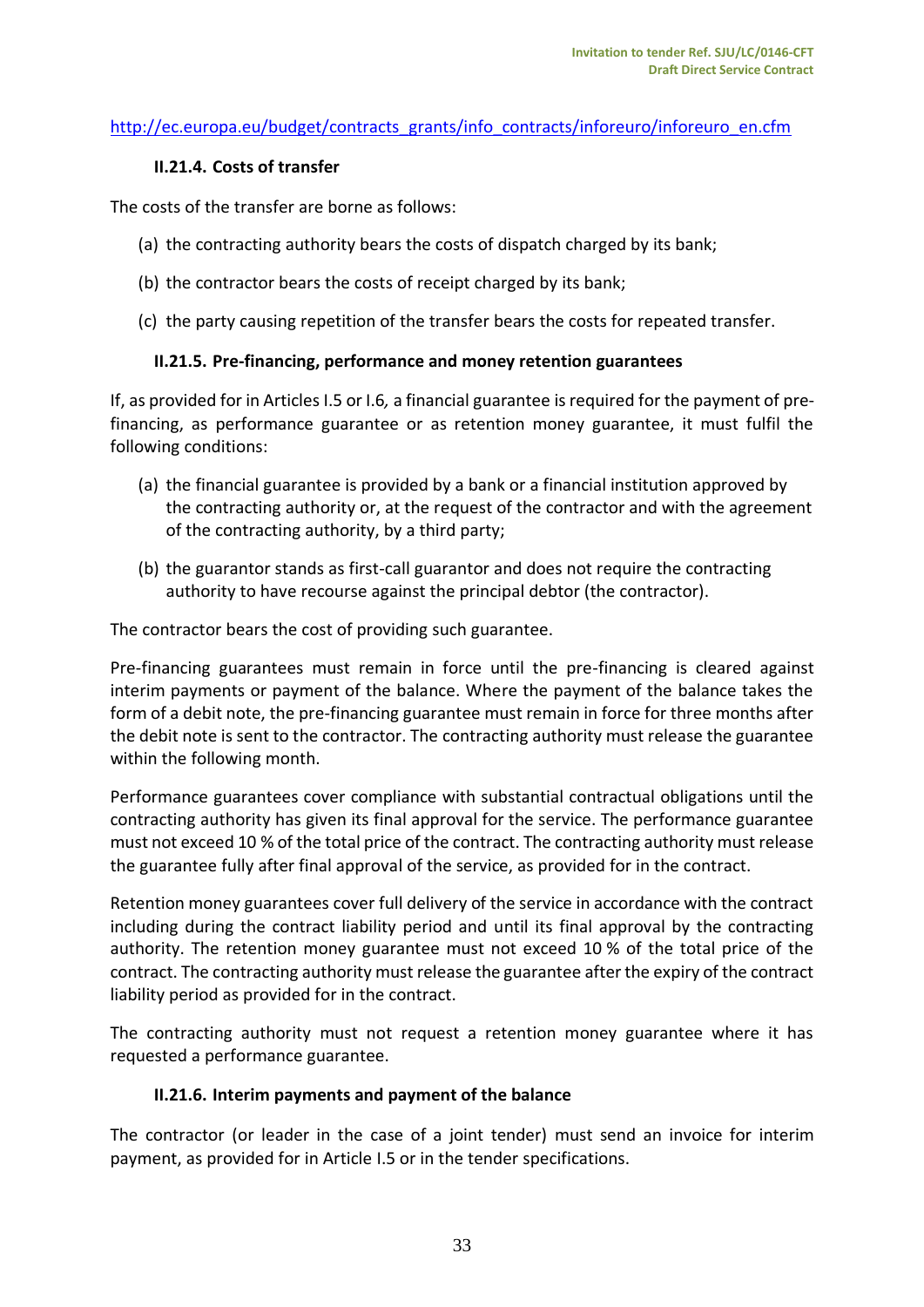The contractor (or leader in the case of a joint tender) must send an invoice for payment of the balance within 60 days of the end of the period of provision of the services, as provided for in Article I.5 or in the tender specifications.

Payment of the invoice and approval of documents does not imply recognition of the regularity, authenticity, completeness and correctness of the declarations and information they contain.

Payment of the balance may take the form of recovery.

## **II.21.7. Suspension of the time allowed for payment**

The contracting authority may suspend the payment periods specified in Article I.5 at any time by *notifying* the contractor (or leader in the case of a joint tender) that its invoice cannot be processed. The reasons the contracting authority may cite for not being able to process an invoice are:

- (a) because it does not comply with the contract;
- (b) because the contractor has not produced the appropriate documents or deliverables; or
- (c) because the contracting authority has observations on the documents or deliverables submitted with the invoice.

The contracting authority must *notify* the contractor (or leader in the case of joint tender) as soon as possible of any such suspension, giving the reasons for it.

Suspension takes effect on the date the contracting authority sends the *notification*. The remaining payment period resumes from the date on which the requested information or revised documents are received or the necessary further verification, including on-the-spot checks, is carried out. Where the suspension period exceeds two months, the contractor (or leader in the case of a joint tender) may request the contracting authority to justify the continued suspension.

Where the payment periods have been suspended following rejection of a document referred to in the first paragraph of this Article and the new document produced is also rejected, the contracting authority reserves the right to terminate the contract in accordance with Article II.18.1(c)*.*

## **II.21.8. Interest on late payment**

On expiry of the payment periods specified in Article I.5, the contractor (or leader in the case of a joint tender) is entitled to interest on late payment at the rate applied by the European Central Bank for its main refinancing operations in euros (the reference rate) plus eight points. The reference rate is the rate in force, as published in the C series of the *Official Journal of the European Union,* on the first day of the month in which the payment period ends.

Suspension of the payment period as provided for in Article II.21.7 is not considered as giving rise to late payment.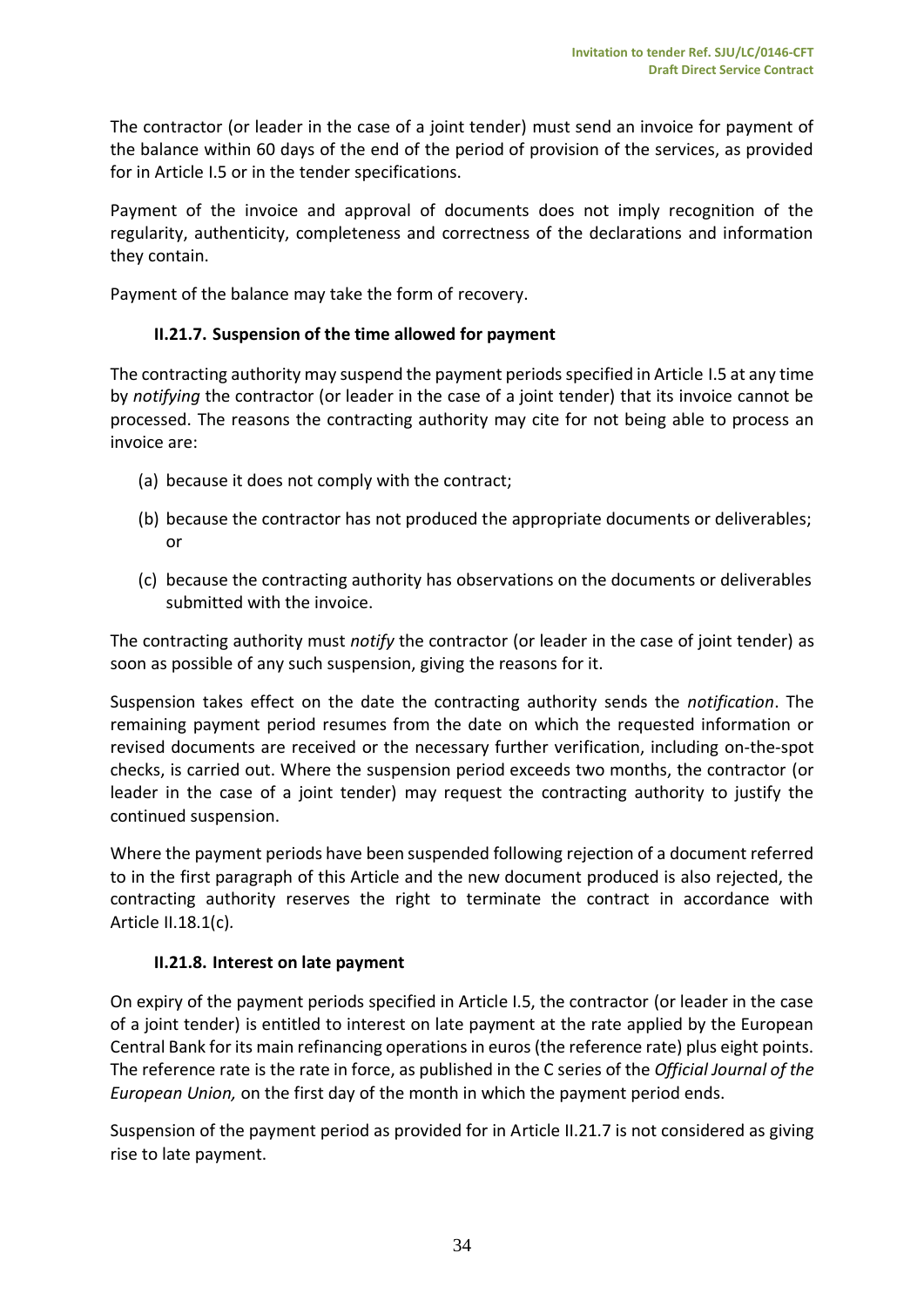Interest on late payment covers the period running from the day following the due date for payment up to and including the date of payment as defined in Article II.21.1.

However, when the calculated interest is EUR 200 or less, it must be paid to the contractor (or leader in the case of a joint tender) only if it requests it within two months of receiving late payment.

## **II.22. REIMBURSEMENTS**

- **II.22.1** If provided for in the special conditions or in the tender specifications, the contracting authority must reimburse expenses directly connected with the provision of the services either when the contractor provides it with supporting documents or on the basis of flat rates.
- **II.22.2** The contracting authority reimburses travel and subsistence expenses on the basis of the shortest itinerary and the minimum number of nights necessary for overnight stay at the destination.
- **II.22.3** The contracting authority reimburses travel expenses as follows:
- (a) travel by air: up to the maximum cost of an economy class ticket at the time of the reservation;
- (b) travel by boat or rail: up to the maximum cost of a first class ticket;
- (c) travel by car: at the rate of one first class rail ticket for the same journey and on the same day;

In addition, the contracting authority reimburses travel outside Union territory if it has given its prior written approval for the expenses.

- **II.22.4** The contracting authority reimburses subsistence expenses on the basis of a daily subsistence allowance as follows:
	- (a) for journeys of less than 200 km for a return trip, no subsistence allowance is payable;
	- (b) the daily subsistence allowance is payable only on receipt of supporting documents proving that the person concerned was present at the destination;
	- (c) the daily subsistence allowance takes the form of a flat-rate payment to cover all subsistence expenses, including meals, local transport including transport to and from the airport or station, insurance and sundries;
	- (d) the daily subsistence allowance is reimbursed at the flat rates specified in Article I.4.3;
	- (e) accommodation is reimbursed on receipt of supporting documents proving the necessary overnight stay at the destination, up to the flat-rate ceilings specified in Article I.4.3.
- **II.22.5** The contracting authority reimburses the cost of shipment of equipment or unaccompanied luggage if it has given prior written approval for the expense.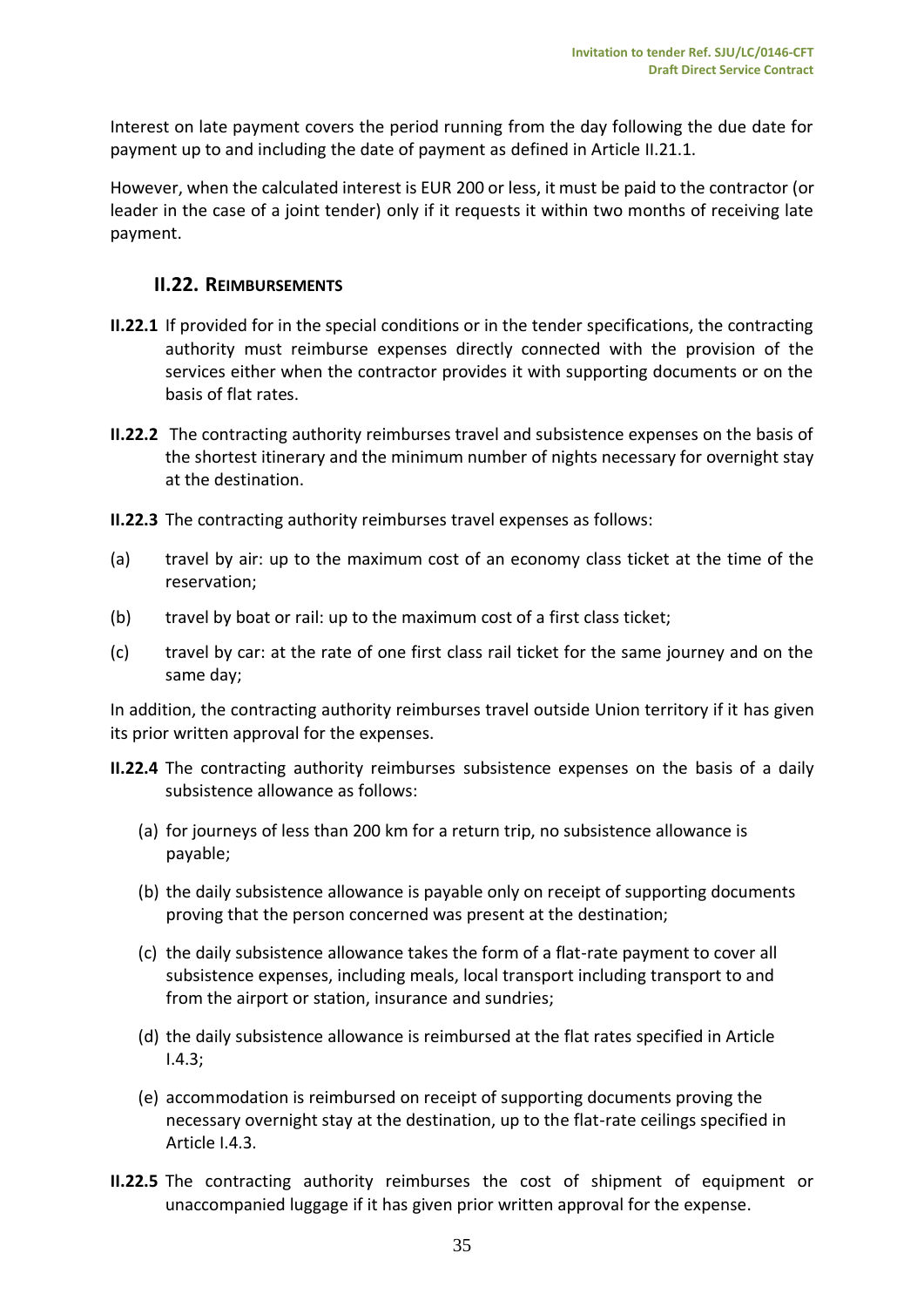## **II.23. RECOVERY**

**II.23.1** If an amount is to be recovered under the terms of the contract, the contractor must repay the contracting authority the amount in question.

## **II.23.2. Recovery procedure**

Before recovery, the contracting authority must *formally notify* the contractor of its intention to recover the amount it claims, specifying the amount due and the reasons for recovery and inviting the contractor to make any observations within 30 days of receipt.

If no observations have been submitted or if, despite the observations submitted, the contracting authority decides to pursue the recovery procedure, it must confirm recovery by *formally notifying* a debit note to the contractor, specifying the date of payment. The contractor must pay in accordance with the provisions specified in the debit note.

If the contractor does not pay by the due date, the contracting authority may, after informing the contractor in writing, recover the amounts due:

- (a) by offsetting them against any amounts owed to the contractor by the Union or by the European Atomic Energy Community;
- (b) by calling in a financial guarantee if the contractor has submitted one to the contracting authority;
- (c) by taking legal action.

## **II.23.3. Interest on late payment**

If the contractor does not honour the obligation to pay the amount due by the date set by the contracting authority in the debit note, the amount due bears interest at the rate indicated in Article II.21.8. Interest on late payments will cover the period starting on the day after the due date for payment and ending on the date when the contracting authority receives the full amount owed.

Any partial payment is first entered against charges and interest on late payment and then against the principal amount.

## **II.23.4. Recovery rules in the case of joint tender**

If the contract is signed by a group (joint tender), the group is jointly and severally liable under the conditions set out in Article II.6 (liability). The contracting authority first claims the full amount to the leader of the group.

If the leader does not pay by the due date and if the amount cannot be offset in accordance with Article II.23.2 (a), the contracting authority may claim the full amount to any other member of the group by *notifying* the debit note already sent to the leader under Article II.23.2.